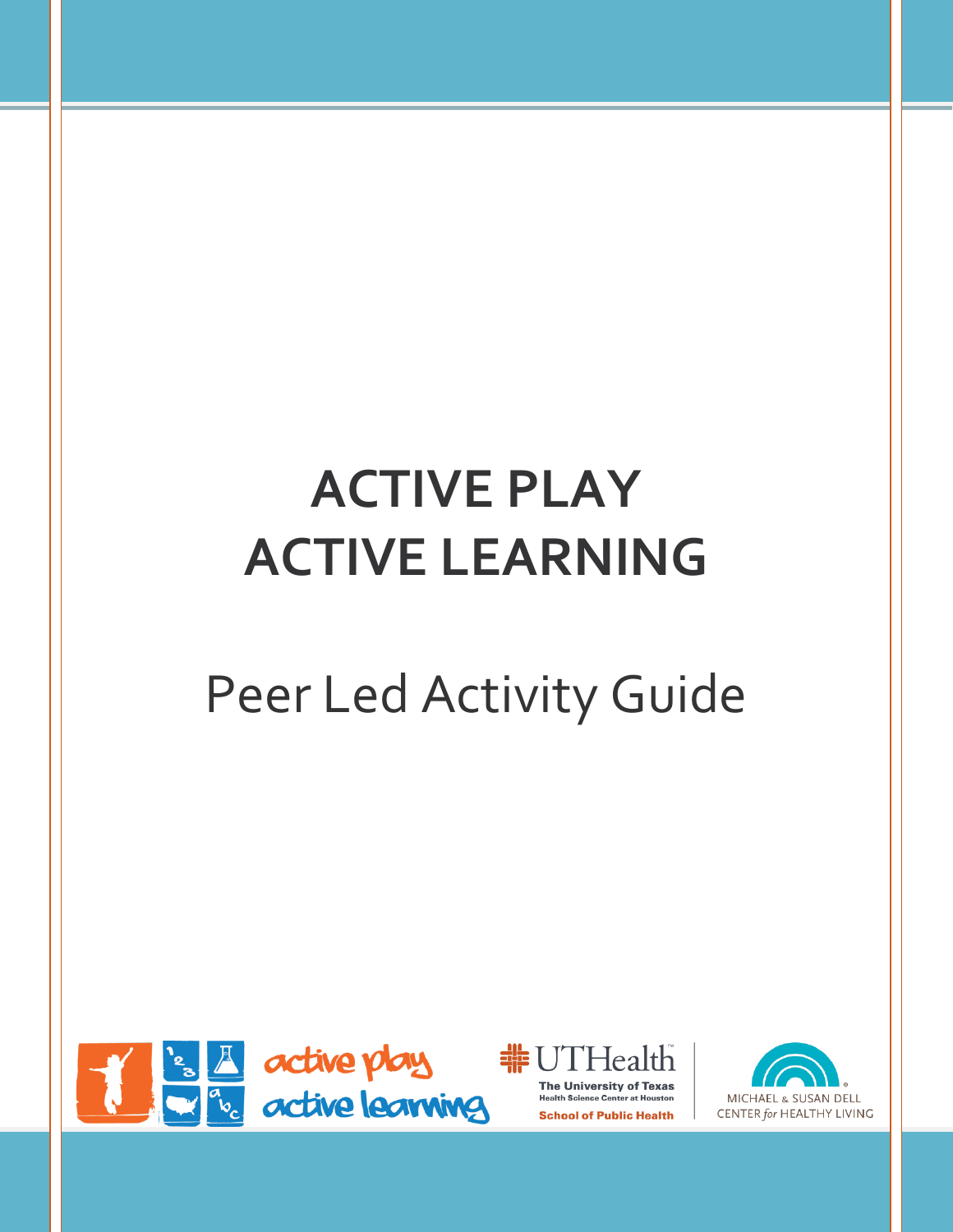## **Table of Contents**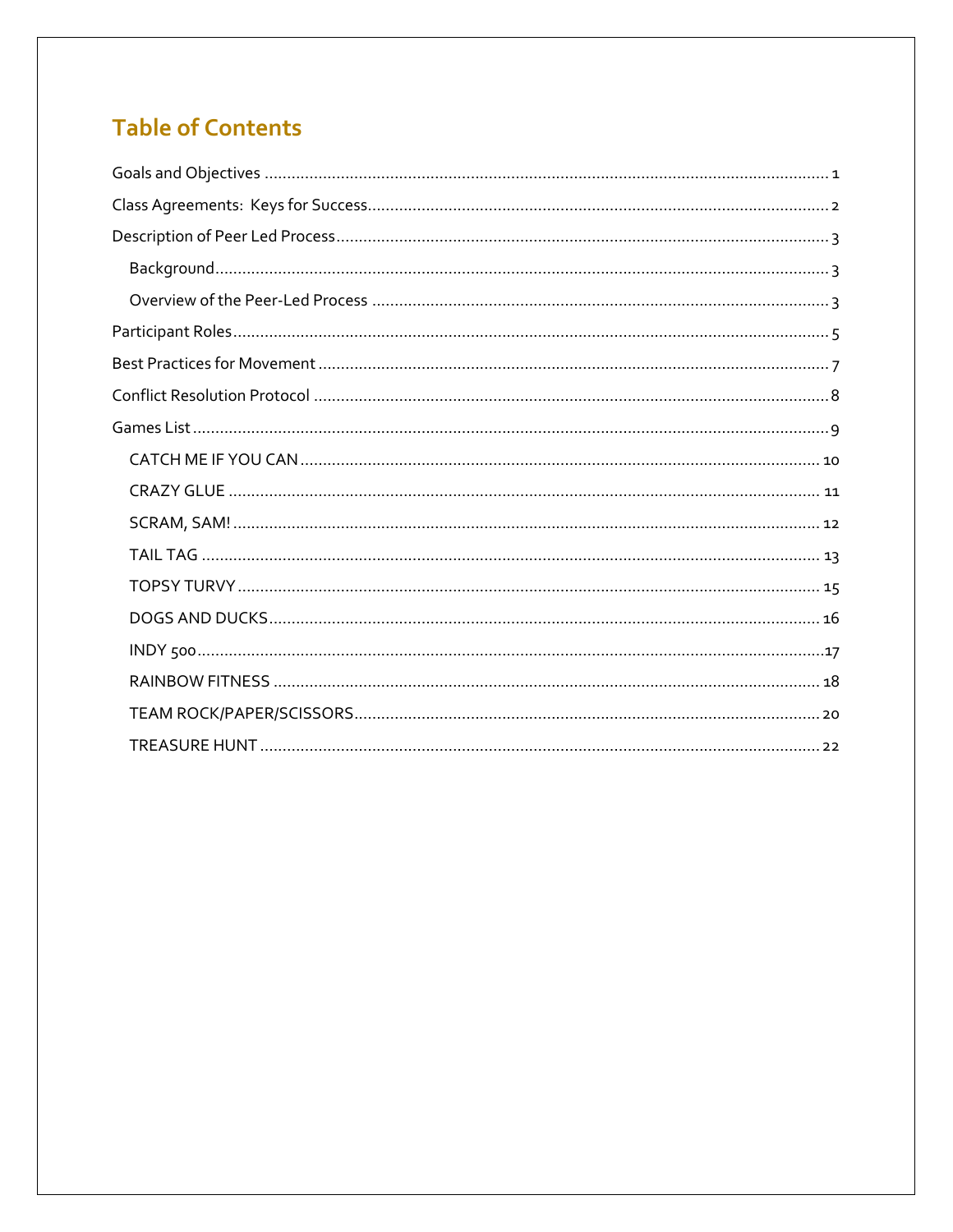## **Goals and Objectives**

- 1. Establish a **fun environment** that encourages students to be physically active.
- 2. **Promote leadership** among students through the formation of leadership teams with defined roles and responsibilities.
	- a. Teachers must provide ample time for the teams to *organize* for the week.
	- b. Teachers may need to *verbally prompt* students and/or *check for understanding* as they plan.
- 3. Promote **social cohesion** among all students.
- 4. Encourage **students to resolve conflicts on their own** with minimal interference from adults.
	- a. Teachers should look for opportunities to *support* the students in this process.
	- b. Teachers may guide students with *verbal prompts* to encourage the process.
- 5. **Include all students** in game play.
- 6. **Encourage game play outside of APAL time** by providing knowledge and skills of a variety of games to play outside of school.
- 7. Promote **safety** during game play.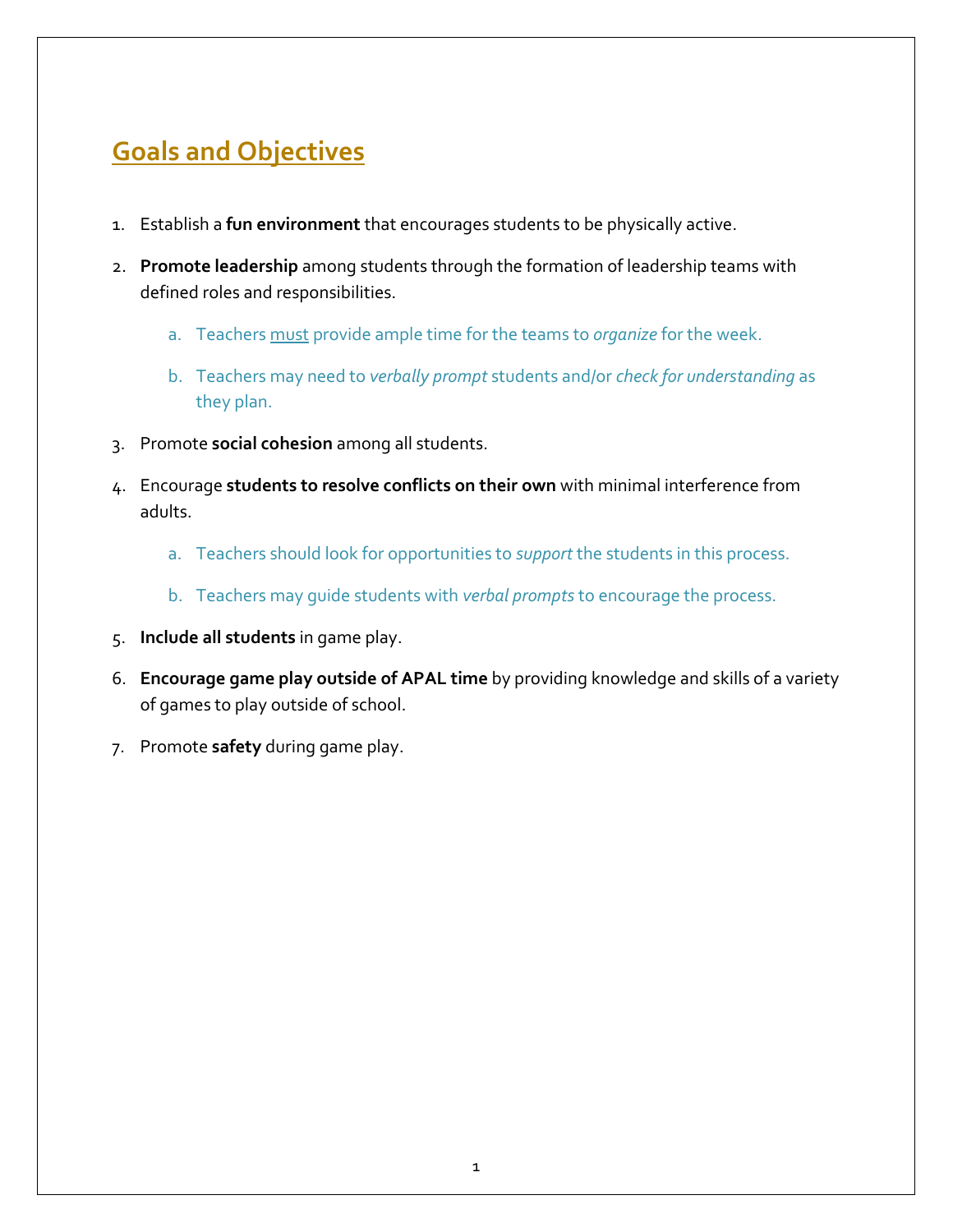## **Class Agreements: Keys for Success**

**1. I will listen to and follow directions the first time.**

### **2. I will treat others as I want to be treated.**

Respect self-space Keep hands and feet to self

Respect other's decisions

## **3. I will be a good sport.**

| Cooperate | Share equipment | Help others |
|-----------|-----------------|-------------|
| Persevere | Try my best     | Be nice     |

## **4. I will participate fully with a positive attitude.**

## **5. I will make positive choices.**

With my words **With my actions** 

With equipment and a bully controller being a bully by not being a bully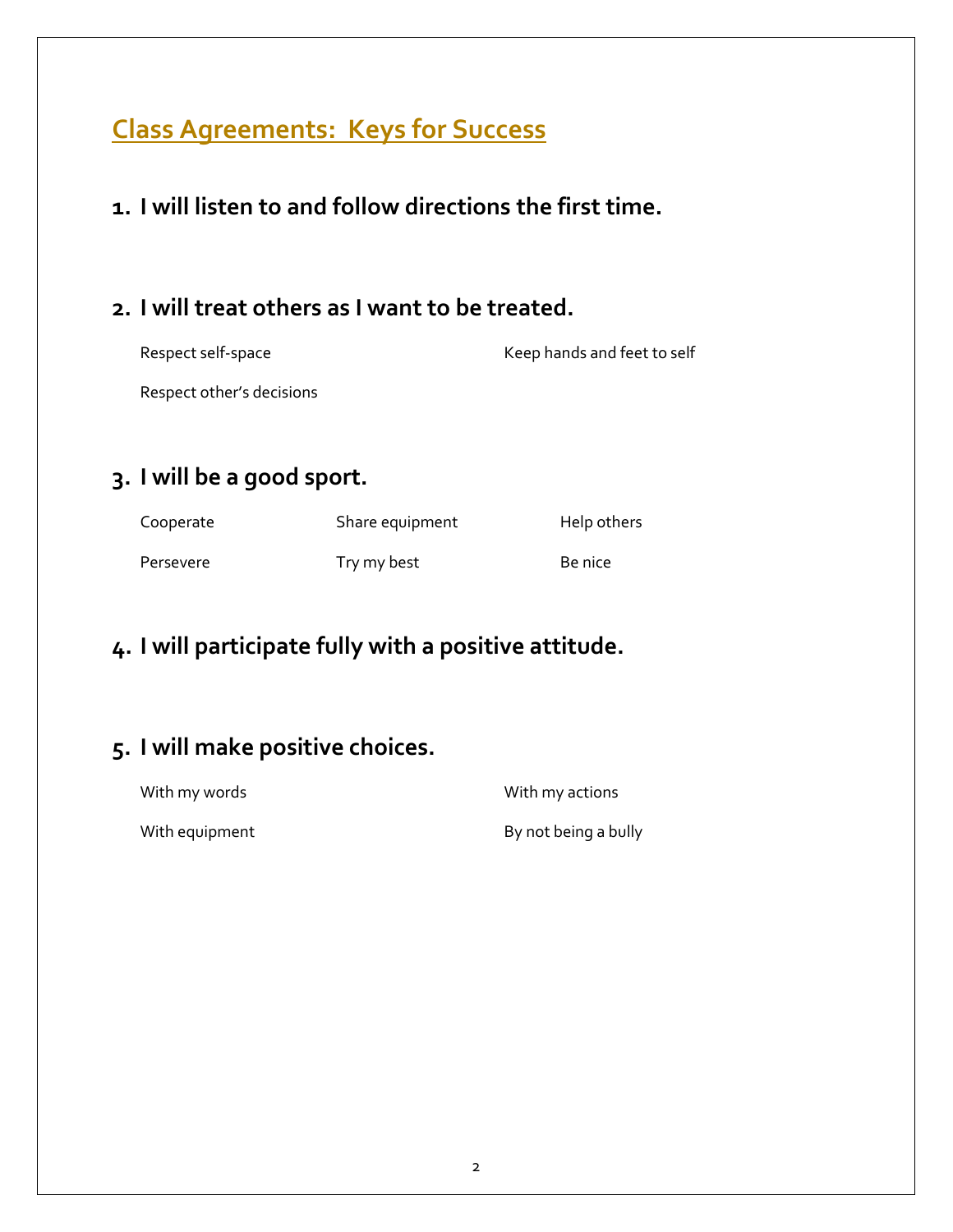## **Description of Peer Led Process**

#### **Background**

*By providing increased opportunities for children's participation in physical activity, teachers hold the potential to not only enhance children's physical and mental health, but also increase their academic performance.* Children's participation in regular physical activity is associated with a range of health outcomes, including improved cardiovascular and musculoskeletal health, better mental health and emotional well-being outcomes, and prevention of chronic diseases such as obesity, hypertension and type 2 diabetes. $1/2$ 

*While health benefits of physical activity are fairly well known, did you know that physical activity is also associated with better academic performance in children?*Primary and secondary school-aged children who are more physically fit have been found to perform better in school and have increased academic achievement and other measures of cognitive functioning.<sup>3-9</sup> In addition to physical fitness, a large body of evidence also exists on the association between children's participation in physical activity, such as participating more often in PE class, and children's academic achievement.3,10-16 The *PASS & CATCH Study*, a recent quasi-experimental study of elementary school students in 8 schools in Texas, found that children who attended intervention schools with increased physical activity breaks during class time and increased MVPA time during PE class achieved significantly higher math and reading scores based on a standardized academic achievement test, with the strongest effects found for students with increased emotional or behavioral problems.<sup>17</sup>

Mechanisms through which physical activity increases academic achievement include: increased arousal and reduced boredom- resulting in increased attention span and concentration, and higher selfesteem, which may improve classroom behavior and academic achievement. $3,6$  In support of more recess time, a recent study found that children who attended schools with recess periods of 15 minutes or more on one or more times a day were found to have better classroom behavior.<sup>18</sup>

#### **Overview of the Peer-Led Process**

Before the class will participate on their own in this project, the classroom teacher, PE teacher and an administrator from each pilot school will be trained on the process. All questions will be answered and the expectations will be explained. The students will learn all of the games included in the packet as they go through the process.

The teacher will divide the class up into teams of 5 students each. These are the leadership teams that will organize the activities for the class. Teams will have an assigned color and may choose names to identify themselves from the other leadership teams in the class. Teams will rotate by the week with the goal of 3 days of peer led activity per week. Each activity period should be a minimum of 15 minutes in length. Each team will have a game captain, an assistant game captain, a time keeper and two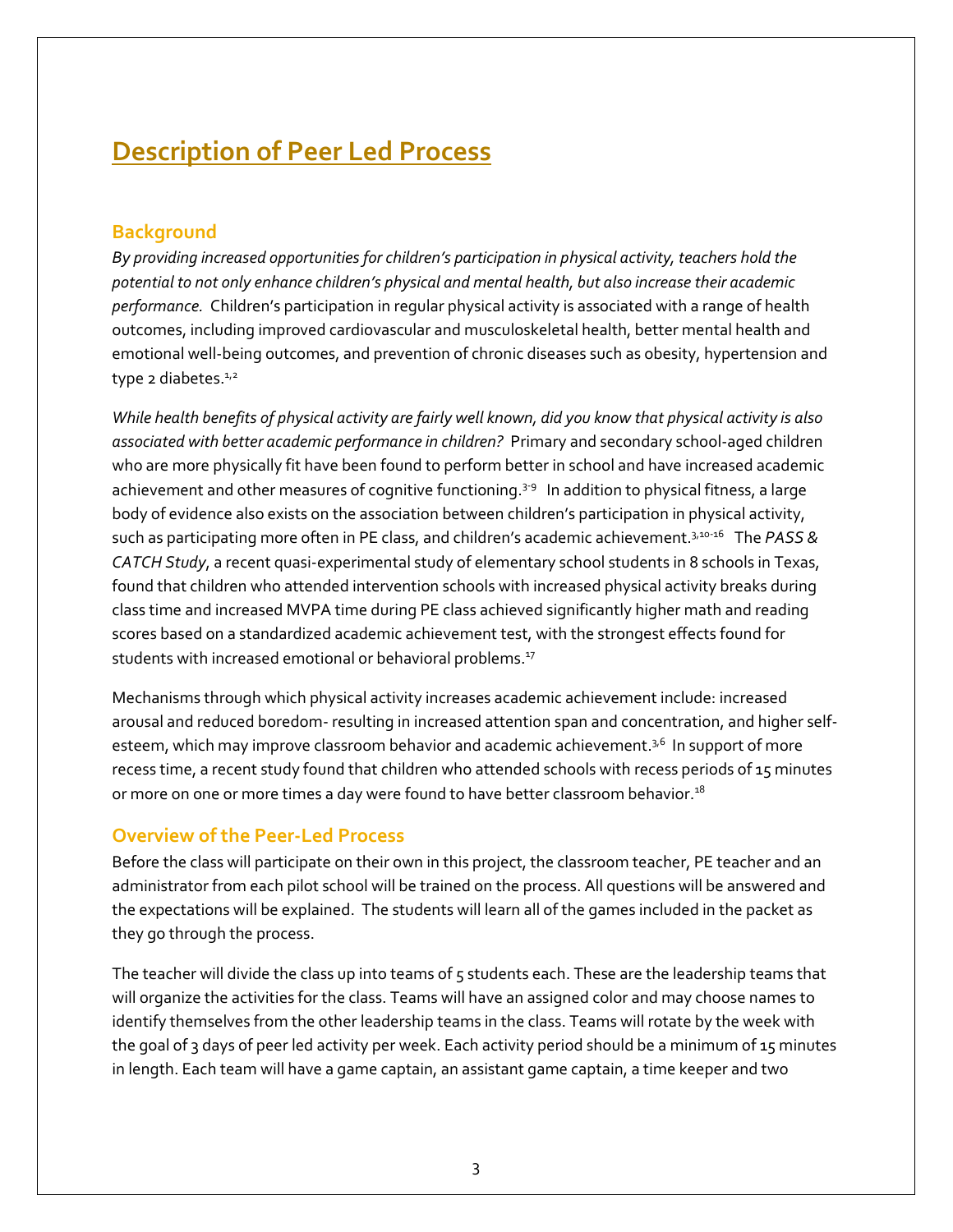equipment managers. These positions will rotate after each activity period. All students within a team must serve in all five roles at some time during the year.

The teacher will assign the leadership team for the first week. A rotation schedule should be established after that and posted for all teams to see. At some time during the school day, the team should meet and determine the game schedule for the next activity period along with the roles of the team members. The team should prepare the Pocket organizer for the next week.

#### **References**

- 1. Koplan JP, Liverman CT, Kraak VI, eds: Preventing childhood obesity: health in the balance. Washington, DC: Institute of Medicine (U.S.); 2005.
- 2. U.S. Department of Health and Human Services: *Physical Activity and Health: A Report of the Surgeon General*. Atlanta, GA: U.S. Department of Health and Human Services, Centers for Disease Control and Prevention, National Center for Chronic Disease Prevention and Health Promotion; 1996
- 3. Coe, D.P., Pivarnik, J.M., Womack, C.J., Reeves, M.J., & Malina, R.M. (2006). Effect of physical education and activity levels on academic achievement in children. *Medicine and Science in Sports and Exercise, 38*, 1515-1519.
- *4.* California Department of Education (CDE). (2001). *California physical fitness test: Report to the governor and legislature.* Sacramento, CA: California Department of Education Standards and Assessment Division.
- 5. Maynard, E.J., Coonan, W.E., Worsley, A., Dwyer, T., & Baghurst, P.A. (1987). The development of the lifestyle education program in Australia. In B.S. Hetzel & G.S. Berenson (Eds.), *Cardiovascular risk factors in children: Epidemiology and prevention* (pp. 123- 149). Amsterdam: Elsevier.
- 6. Shephard, R.J., LaVallee, H., Voile, M., LaBarre, R., & Beaucage. (1994). Academic skills and required physical education: The Trios Rivieres experience. *CAHPER Research Supplement, 1*, 1-12.
- 7. Shephard, R.J., Volle, M., LaVallee, H., LaBarre, R., JeQuier, J.C., & Rajic, M. (1984). Required physical activity and academic grades: A controlled study. In J. Ilmarinen & I. Valimaki (Eds.), *Children and sport* (pp. 58-63). Berlin: Springer-Verlag.
- 8. Castelli DM, Hillman CH, Buck SM, Erwin HE. Physical Fitness and Academic Achievement inThird- and Fifth-Grade Students. *Journal of Sport & Exercise Psychology,* 2007, 29, 239-252.
- 9. Chomitz VR, Slining MM, McGowan RJ, Mitchell SE, Dawson GF, Hacker KA. Is there a relationship between physical fitness and academic achievement? Positive results from public school children in the northeastern United States. J of School Health 2009; 79(1): 30-37.
- 10. Caterino MC, and Polak ED. Effects of two types of activity on the performance of second-, third-, and fourth-grade students on a test of concentration. Percept. Mot. Skills 89:245–248, 1999.
- 11. Keays JJ and Allison KR. The effects of regular moderate to vigorous physical activity on student outcomes: a review. Can.J. Public Health 86:62–66, 1995.
- 12. McNaughten D and Gabbard C. Physical exertion and immediate mental performance in sixth-grade children. *Percept. Mot. Skills* 1993; 77:1155–1159.
- 13. Pate RR, Heath GW, Dowda M, and Trost SG. Associations between physical activity and other health behaviors in a representative sample of US adolescents. *Am. J. Public Health* 1996; 86:1577–1581.
- 14. Raudsepp L, and Viira R. Sociocultural correlates of physical activity in adolescents. Pediatric Exercise Science 12:51– 60, 2000.
- 15. Shephard RJ. Habitual physical activity and academic performance. *Nutr. Rev.* 54:S32–S36, 1996.
- 16. Sibley R, Etnier J. The relationship between physical activity and cognition in children: a meta-analysis. *Pediatric Exercise Science* 15:243–253, 2003.
- 17. Murray N, et al. PASS & CATCH. (under review).
- 18. Barros RM, Silver EJ, Stein REK. School recess and group classroom behavior. Pediatrics 2009; 123:431-436.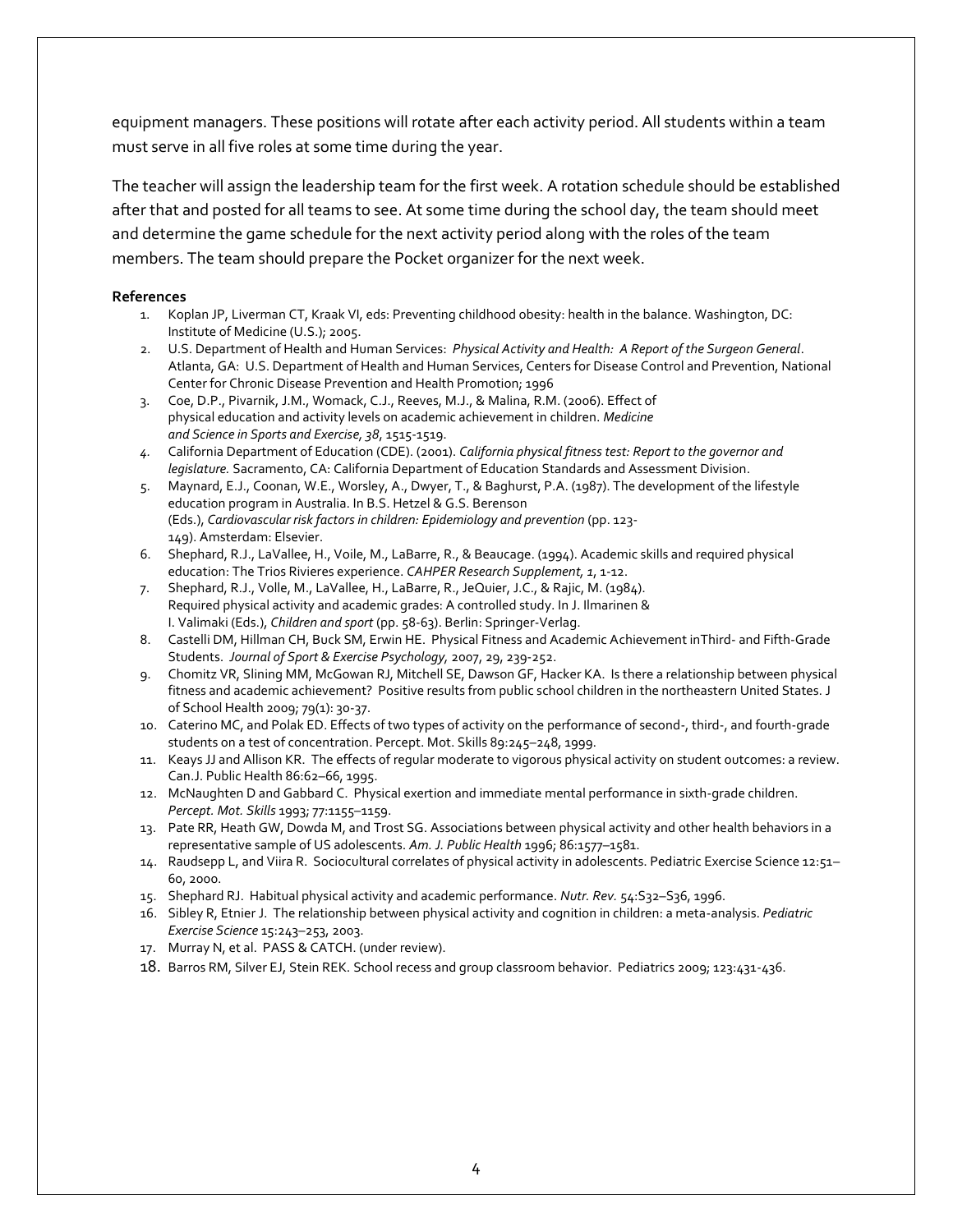## **Participant Roles**

#### **Role of Teacher:**

- Facilitate the class discussion to determine the "Keys for Success".
- Post the agreed upon "Keys for Success" in the classroom.
- Allow class time for the leadership team to organize for the next week.
- Facilitate the team meeting, if necessary, for the organization for the next week.
	- Provide support for the teams through verbal prompts
	- o **Encourage groups to review the game set up before activity time**
- Assist the leadership team in getting the class to and from the activity area.
	- o **Send the Equipment Managers out a few minutes early to set up the game of the day so that the game can start as soon as students arrive**
- Assist the leadership team as they practice their leadership skills.
	- o **If students are struggling to set up the game, support them by reminding them of the proper set up for the game**
- Support the decisions made by the Team Captain.
- Use a questioning technique, as opposed to giving directives, to help settle any disagreements.
	- o **If students are taking all of their disagreements to the Team Captain, provide support to those students by encouraging them to settle their own problems**
- Encourage all students to participate in all activities.
- Actively monitor game play and game time.

#### **Leadership Team**

**Game Captain:** This student is the activity leader for the day. His/her decision is final as far as interpreting game rules and/or disagreements of players. The game captain is responsible for communicating the rules/expectations to classmates and defines the re-entry tasks for the game of the day. If/When a disagreement occurs during a game, the game participants may seek advice from the teacher if the game captain cannot help resolve the issue. The Game Captain will participate in all activities.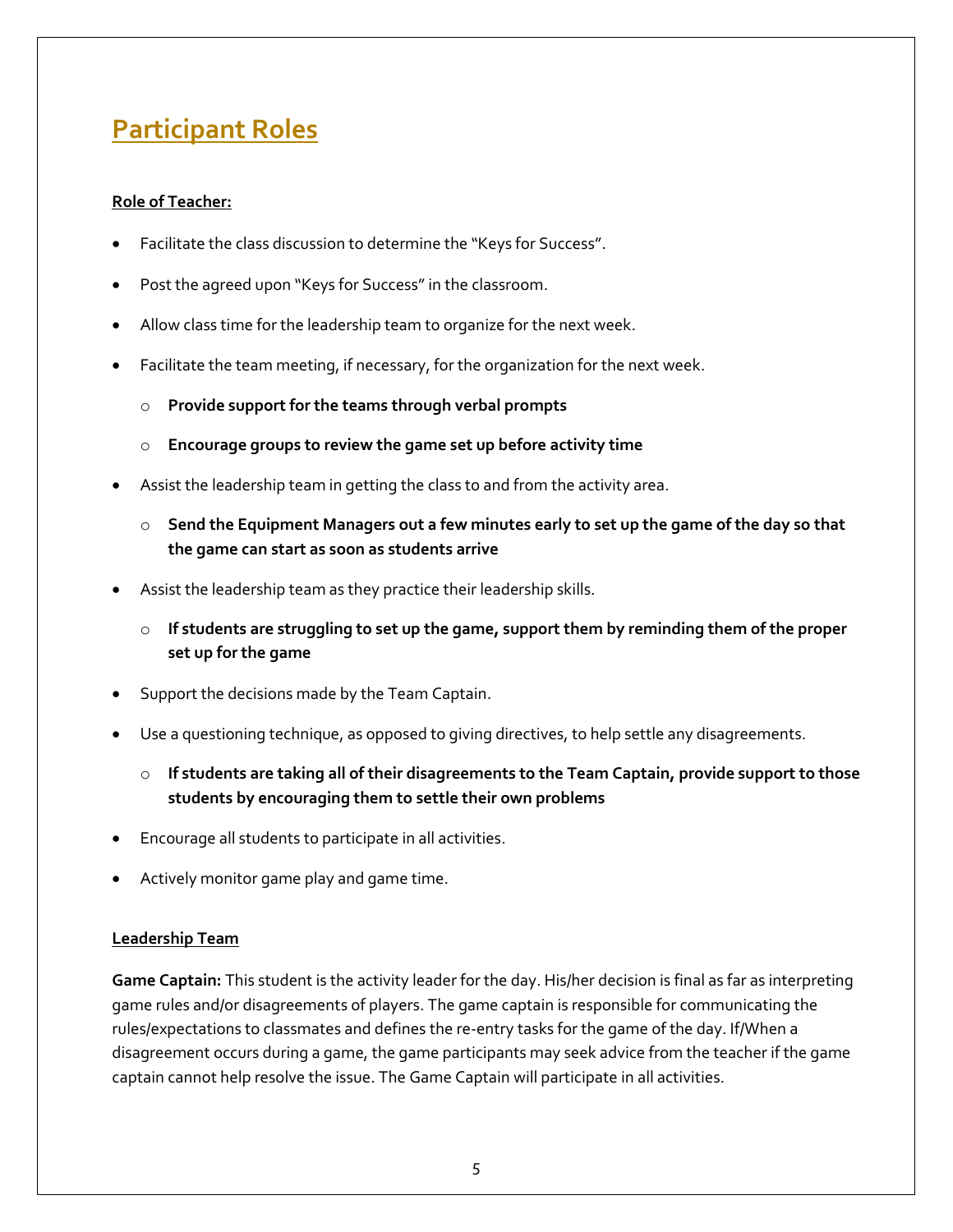**Assistant Captain:** The primary job for this student is to be the right hand for the game captain. He/she assists the captain with all of his/her duties. If needed, the assistant can perform the duties of captain to help maintain the flow of the game. (e.g., if the Captain is occupied helping to resolve an issue between players). The Assistant will participate in all activities.

**Time Keeper:** This student monitors the time for all of the games. The Time Keeper starts and stops each round of play using the designated start and stop signal. When the time for a game has expired, the Time Keeper must notify all players to stop the activity. The Time Keeper will participate in all activities.

**Equipment Manager (2-3 per team):** These students are responsible for setting up the activity area including establishing the boundaries for each game. They are also responsible for distributing all equipment quickly so that the games can begin with minimal wait time. Once the Game Captain has determined that the game is over, the Equipment Managers organize the class for efficient collection of equipment. The Equipment Managers are responsible for returning the equipment to its proper storage place. The Equipment Managers will participate in all activities.

**Game Participants:** These students are the class members who do not have a leadership role for the game of the day. They are responsible for actively participating in all games and following the Keys for Success as defined by the class. During game play, these students agree to abide by the decisions made by the Game Captain and any other member of the leadership team for the day. If/When a disagreement occurs during a game, the game participants should use the "Rock, Paper, Scissors" method for problem solving. If an agreement cannot be reached, students may seek advice from the Game Captain and/or teacher.

**Teacher:** The teacher is responsible for actively supervising and monitoring the leadership team and class members during activity time. If/When there is a breakdown in the leadership team process the teacher is to check for understanding and/or prompt the leadership team to help maintain the flow of the game.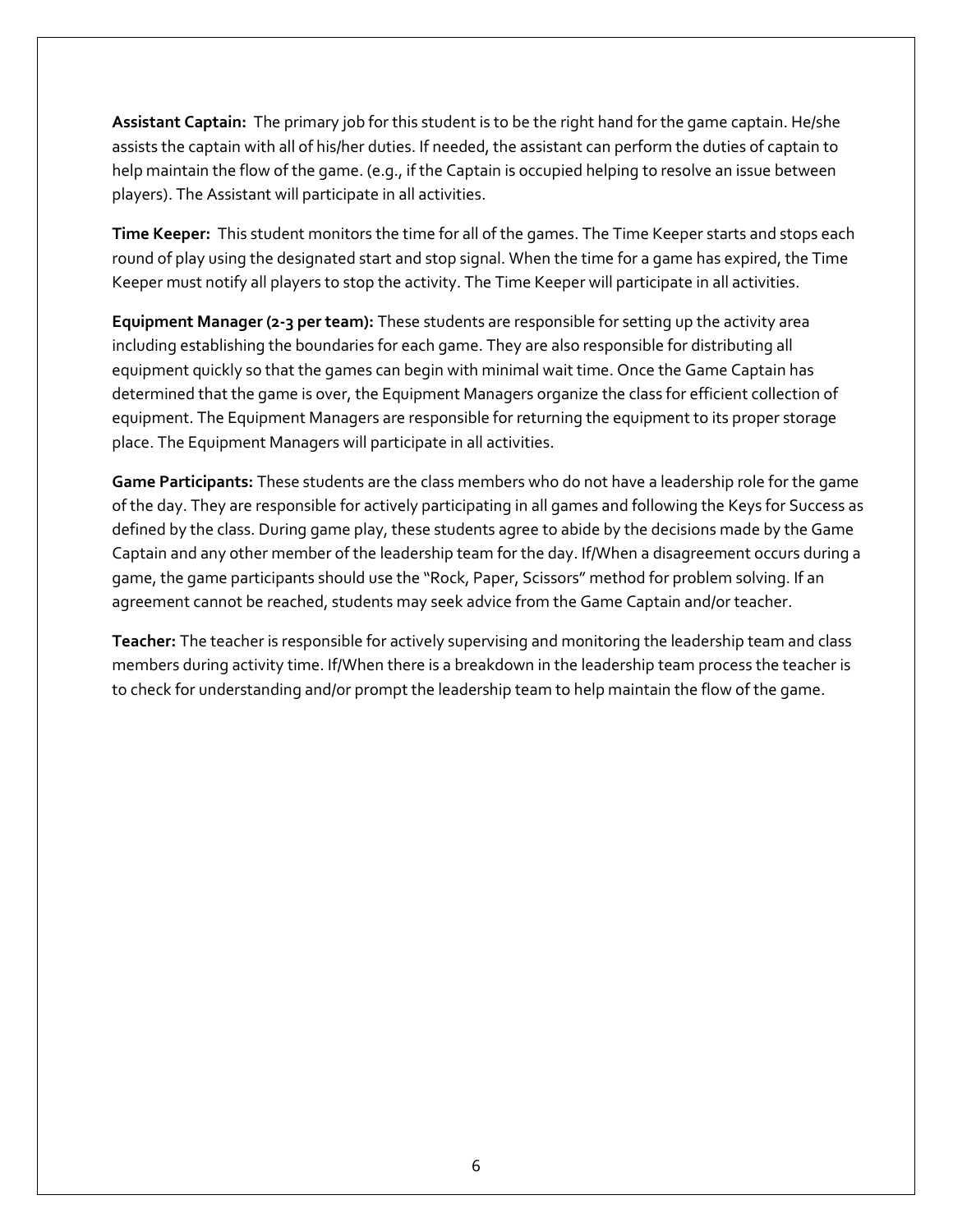## **Best Practices for Movement**

- Select, design, sequence, and modify games to maximize the attainment of specific learning, skill enhancement, and enjoyment.
- Plan activities that emphasize self-improvement, participation, fair play, and cooperation.
- Design activities to meet a child's need for active participation in all learning experiences.
- Allow every child meaningful participation in physical activity.
- Modify the rules, regulations, equipment, and playing space to facilitate learning by children of varying abilities or to focus learning on particular games or skill components.
- Involve all children in activities that allow them to participate actively, both physically and mentally.
- Form groups/partners in ways that preserve the dignity and self-respect of every child.
- Organize small games (e.g., 2-3 per team that allow numerous practice opportunities for children while also allowing them to learn the various aspects of the game being taught).
- Provide equipment to permit active participation and practice for every child.
- Select a variety of equipment to accommodate the size, confidence, and skill levels of the children.
- Make sure that equipment is maintained, and routinely inspected for safety.
- Be aware of the nature of competition and incorporate appropriate levels and kinds of competition for children.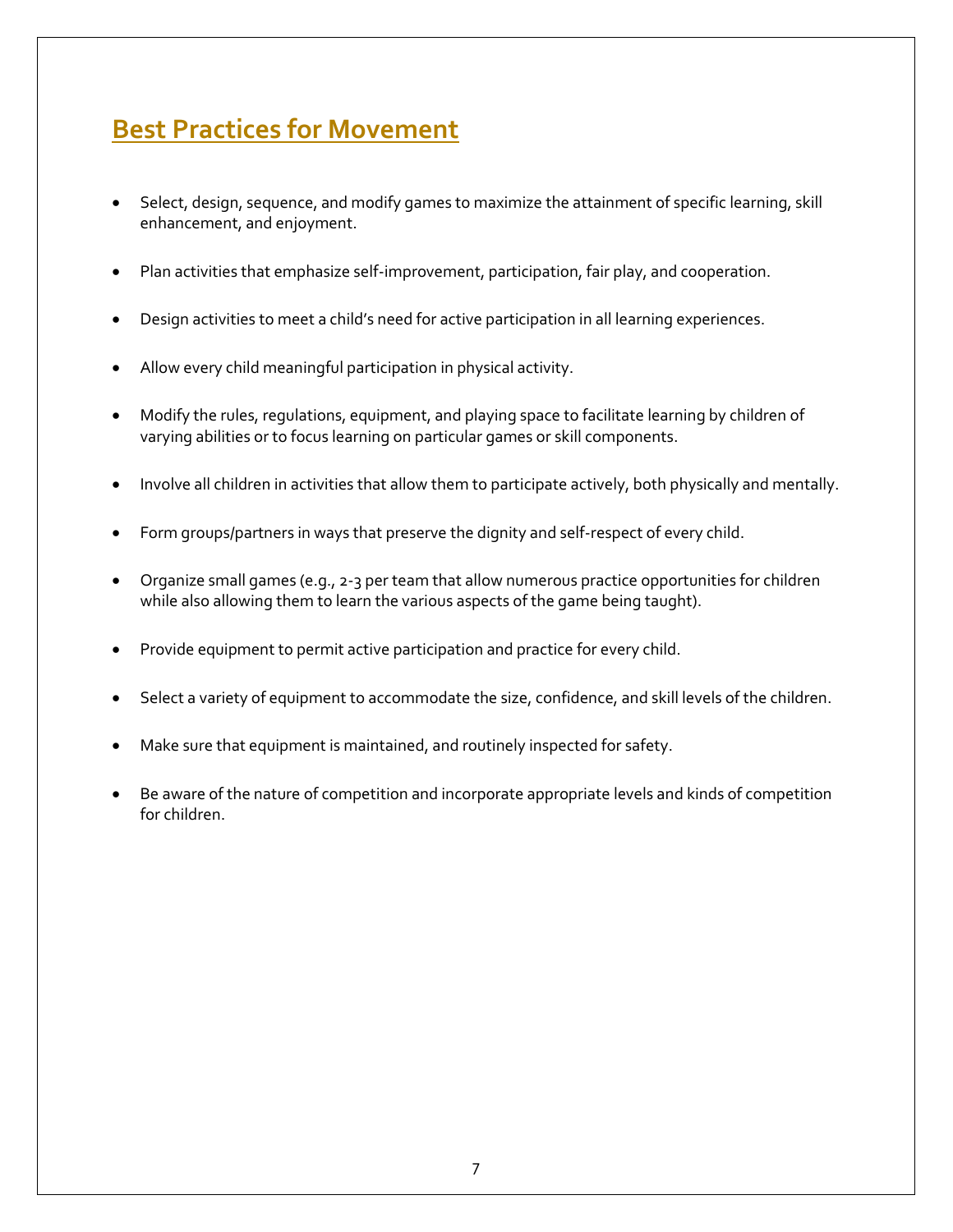## **Conflict Resolution Protocol**

| Types of conflict:                    | Possible Solution(s):                    |
|---------------------------------------|------------------------------------------|
|                                       | Team Captain will speak to the           |
| Broken rule                           | individual about their behavior and      |
|                                       | remind him/her of the Keys for Success   |
| Participant not performing re-entry   | Team Captain will speak to the           |
| task before returning to game         | individual about following the rules and |
|                                       | remind him/her of the Keys for Success   |
|                                       | 1) The "it" players should be identified |
| Confusion over who is "it"            | before the game begins.                  |
|                                       | 2) The "it" players could carry a scarf  |
|                                       | for identification.                      |
|                                       | All participants should help to monitor  |
| Participant out of bounds             | this. Team Captain will assign a re-     |
|                                       | entry task to the offending player       |
|                                       | 1) Participant and tagger will attempt   |
|                                       | to resolve the issue by playing Rock-    |
| Participant arguing with tagger about | Paper-Scissors                           |
| being tagged                          | 2) Team Captain & Teacher will make      |
|                                       | the final decision after hearing both    |
|                                       | sides                                    |
| Participant arguing with Team Captain | 1) Team Captain will remind              |
|                                       | participant of the Keys to Success       |
|                                       | 2) Team Captain will seek the advice of  |
|                                       | the Teacher                              |
|                                       | Team Captain will speak to the           |
| Unsportsmanlike conduct               | individual about their behavior and      |
|                                       | remind them of the Keys for Success      |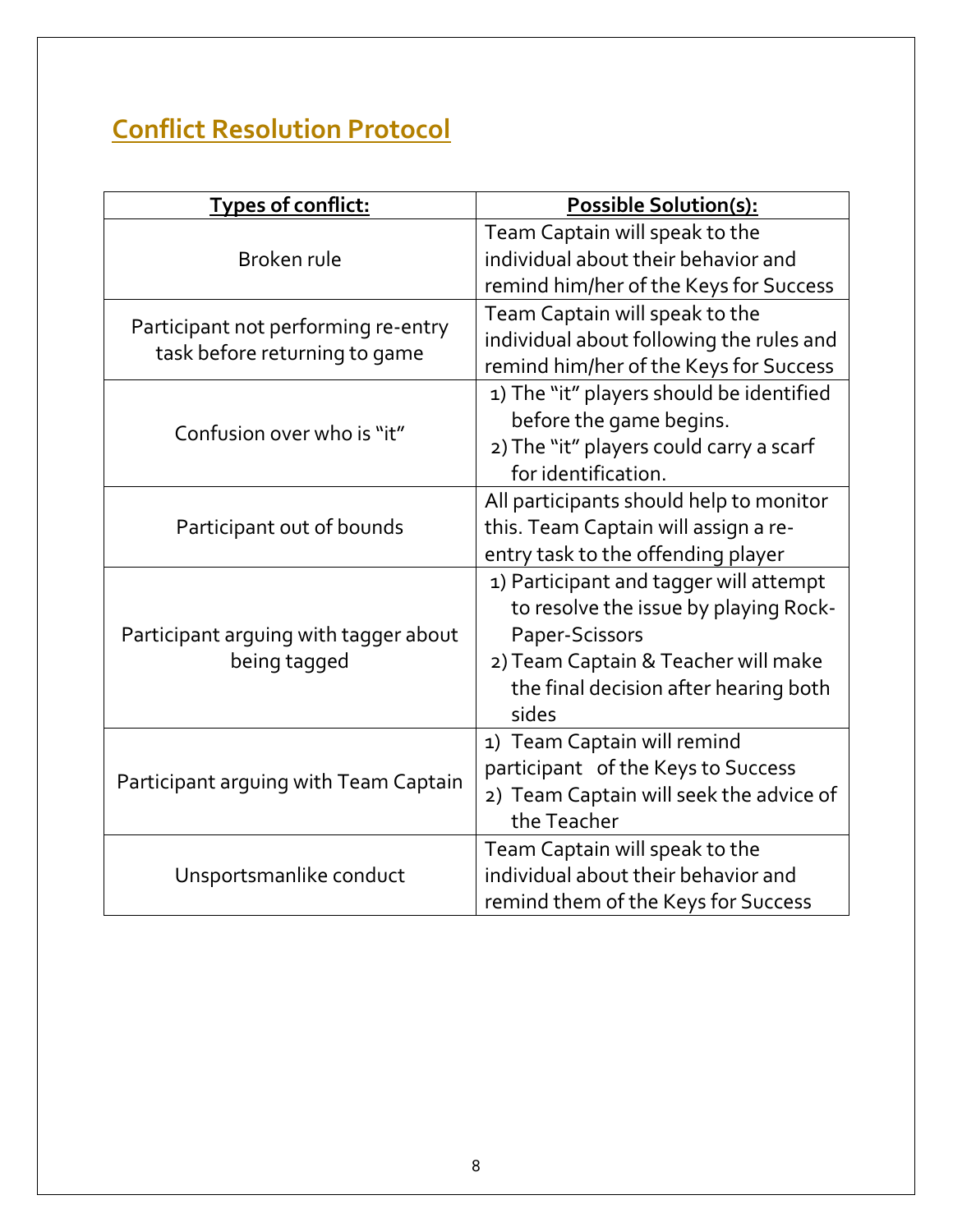## **Games List**

## **Game Set #1 – play these games during the First Semester of Implementation**

- Catch Me If You Can
- Crazy Glue
- Scram Sam
- Tail Tag
- Topsy Turvy

## **Game Set #2: play these games in addition to the first five as students become familiar with the process**

- Dogs and Ducks
- Indy 500
- Rainbow Fitness
- Team Rock, Paper, Scissors
- Treasure Hunt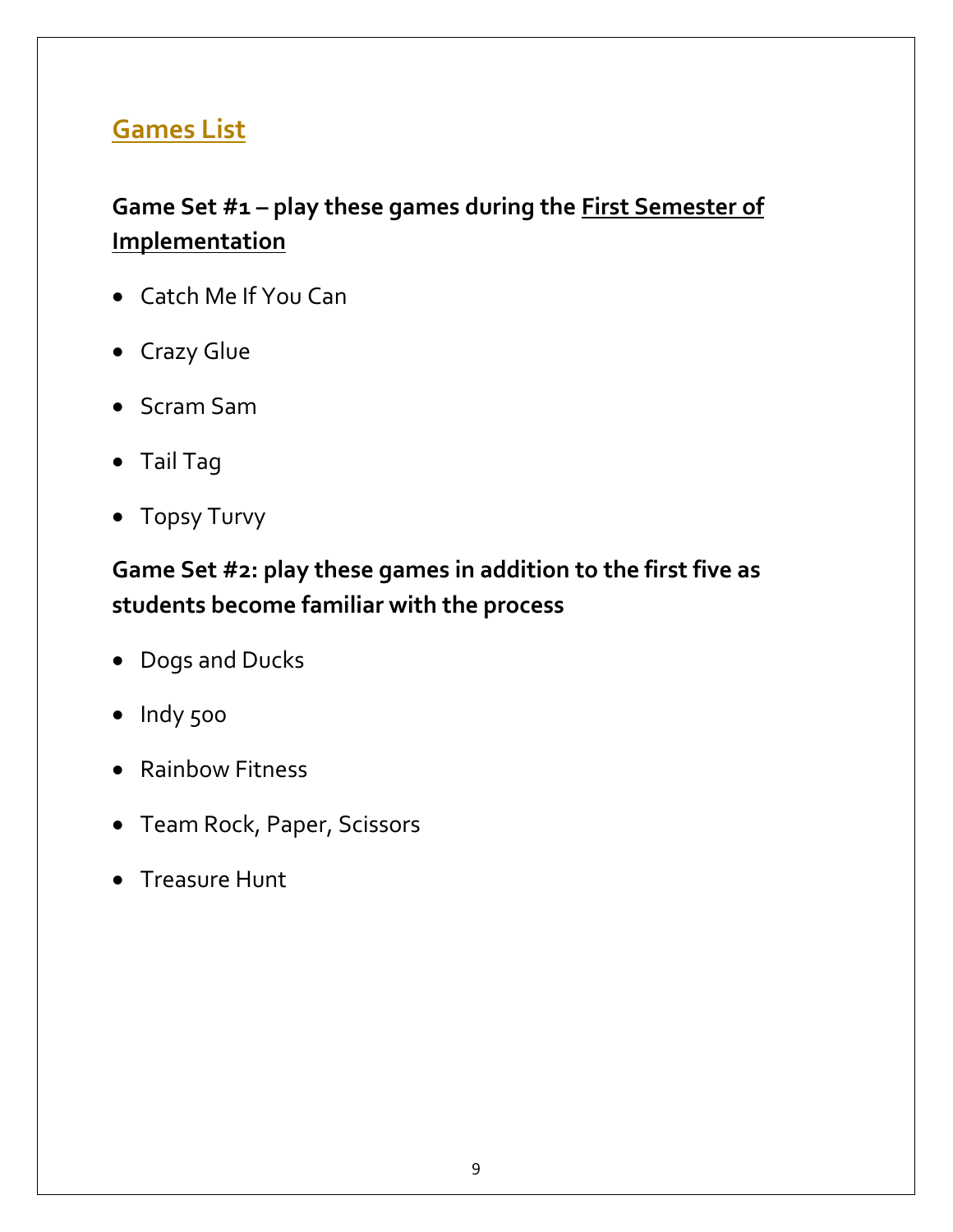#### **CATCH ME IF YOU CAN**

**NAME OF ACTIVITY:** Catch Me If You Can

**EQUIPMENT:** cones, sand timer

**FITNESS COMPONENT:** cardiovascular efficiency

**SKILL COMPONENT:** agility, speed of movement

#### **ORGANIZATION:**

1. Groups of  $4$  students scattered in the playing area.

#### **DESCRIPTION:**

- 
- 1. 3 students make a circle around a cone with 1 person left on the outside to be the Tagger. The students must hold hands, stay on their feet, and keep the cone in the middle of them at all times.
- 2. Designate one member of the circle to be "It". The Tagger tries to move/slide around the circle to tag the "It" person. The group tries to protect the "It" person from being tagged by positioning themselves between the "It" person and the Tagger. The group must rotate in a circle keeping the cone in the middle of them and may not move away from their area.
- 3. Taggers cannot reach across or through the circle.
- 4. Rotate student roles each time someone is tagged.
- 5. Stop and switch roles after 1 minute.

#### **HELPFUL HINTS:**

1. Remind the students in the circle to work together and move as a group.

#### **VARIATIONS:**

1. Increase the number in the groups to make the tagging more difficult.

- 1. Students should rotate/slide around their cone not run away from it.
	- o If students are not maintaining the circle, ask, "Look at your cone, where is your circle supposed to be?"
- 2. If students are having trouble holding onto hands, use the scarves instead.
- 3. If students are jerking other students during the game ask, "Are you working together as a group? Remember to talk to your teammates if you are changing directions."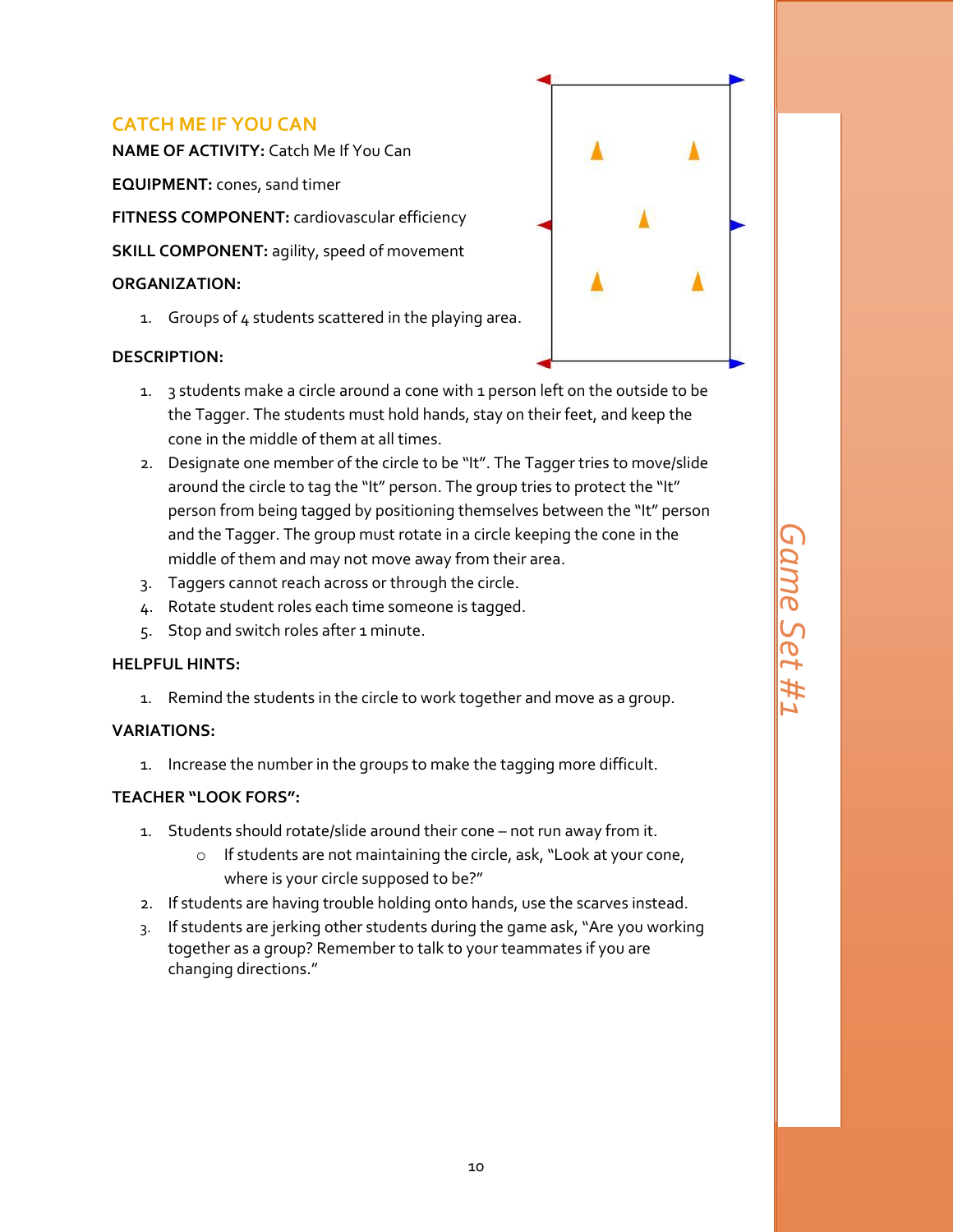$X = Its'/Glue'$ 

O = Rest of students/'Sticks'

#### **CRAZY GLUE**

**NAME OF ACTIVITY:** Crazy Glue

**EQUIPMENT:** cones to designate activity area, sand timer, scarves (optional)

**FITNESS COMPONENT:** cardiovascular efficiency

**SKILL COMPONENT:** force (fast, sudden),

spatial awareness (directions, pathways), relationships (with people), traveling, chasing, fleeing and dodging

#### **ORGANIZATION:**

- 1. Select 2-4 students to be "Glue" (It). The Glues begin the game in the center of the activity area.
- 2. Identify the other students as "Sticks". Sticks scatter throughout the activity area.

#### **DESCRIPTION:**

- 1. On signal, Glues chase and try to tag Sticks. Tagged Sticks hold hands with the Glue who tagged them to become a "Glue Stick".
- 2. Glue Sticks continue tagging and adding Sticks until they have grown to be a Glue Stick of 4 students. Upon reaching 4, Glue Sticks divide into 2 equal Glue Sticks of 2 students each.
- 3. The game ends when all Sticks are part of a Glue Stick or 1 minute expires.

#### **HELPFUL HINTS:**

- 1. Encourage students to move with "body control." If safety becomes an issue, have all students skip or gallop instead of jog.
- 2. Prohibit Glue Sticks from diving under the arms of the Glues to avoid being tagged.

#### **VARIATIONS:**

1. Experiment with the size of the activity area. Larger areas make the task more challenging for Glues. Smaller areas make the task more challenging for Sticks.

- 1. If students are having trouble holding onto hands, use the scarves instead.
- 2. If students are jerking other students during the game ask, "Are you working together as a group? Remember to talk to your teammates if you are changing directions."

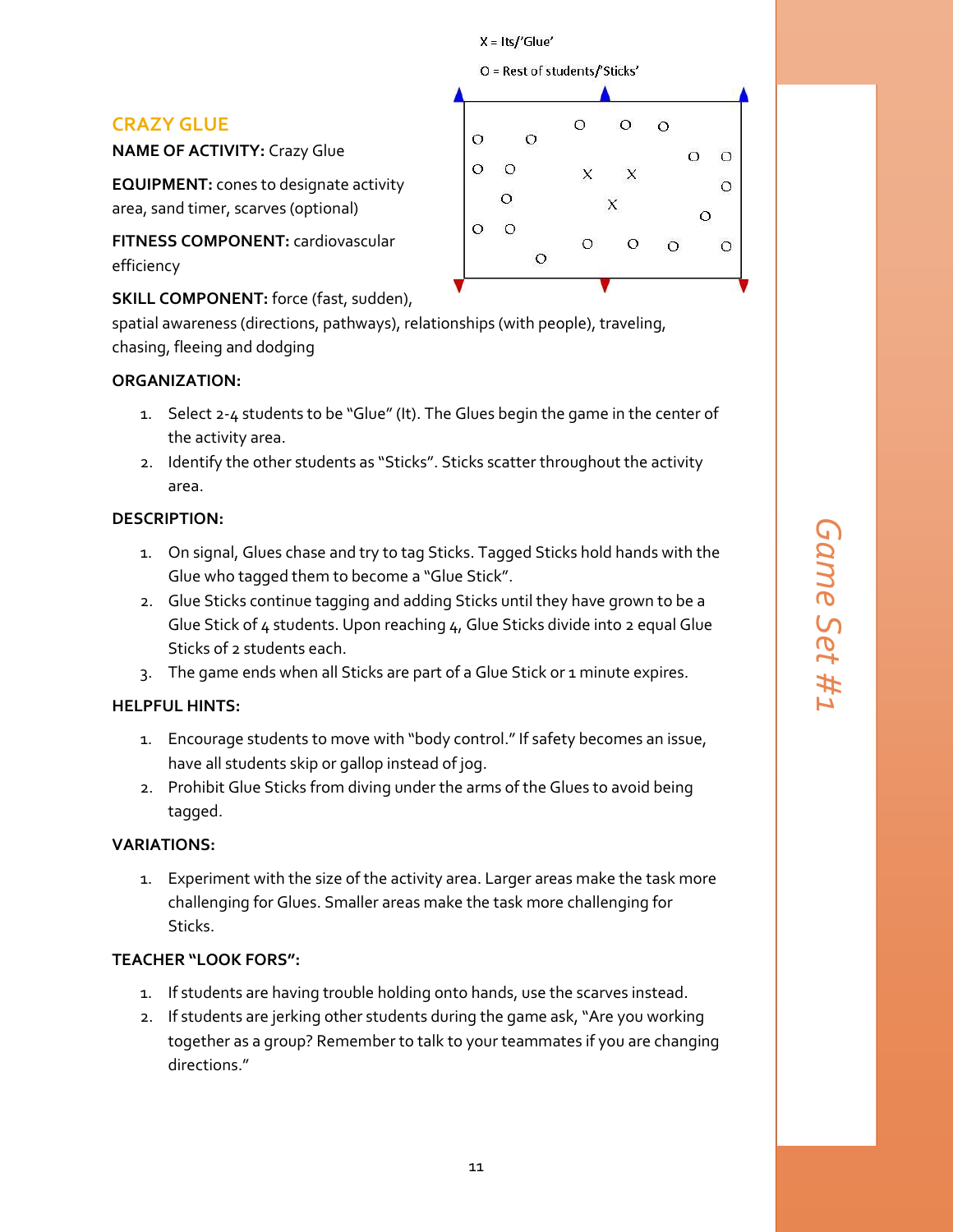#### **SCRAM, SAM!**

**NAME OF ACTIVITY:** Scram, Sam!

**EQUIPMENT:** 3-5 hoops, 10-12 jump ropes, 3-4 scarves to identify "Its", 6 cones to designate activity area, sand timer

**FITNESS COMPONENT:** cardiovascular efficiency

**SKILL COMPONENT:** chasing, fleeing and dodging, jump rope

#### **ORGANIZATION:**

- 1. Students and approximately 4 hoops are scattered in a designated activity area.
- 2. Jump ropes placed outside of the activity area.

#### **DESCRIPTION:**

- 1. Select 3 or 4 students to be "Its", and give each "It" a scarf to hold.
- 2. On signal, students skip throughout the activity area attempting to avoid "Its".
- 3. Tagged students must jump rope 10 times or do 10 jumping jacks before rejoining the game.
- 4. Students may stand in a hoop to avoid being tagged. However, only 1 student is allowed in a hoop at any given time.
- 5. A student may enter a hoop that is already occupied by standing just outside the hoop and saying "Scram, Sam!" to the student who is in the hoop. Upon hearing "Scram, Sam!", the student in the hoop must immediately leave the hoop; he/she has the option of moving to another hoop or moving about the activity area. A student may not go back to the same hoop he/she just occupied.

#### **HELPFUL HINTS:**

- 1. For safety, play at a slow speed until students are able to move without colliding.
- 2. Increase the distance between hoops to promote more activity.
- 3. Use fewer hoops to make tagging easier, use more hoops to make tagging more difficult.

#### **VARIATIONS:**

- 1. Chase using a variety of locomotor movements.
- 2. Change the re-entry task (e.g., push-ups, sit-ups, jumping jacks, etc.).

#### **TEACHER "LOOK FORS":**

1. If students are pushing others out of the hoops say, "Use your hands to wave good-bye when saying 'Scram, Sam.'"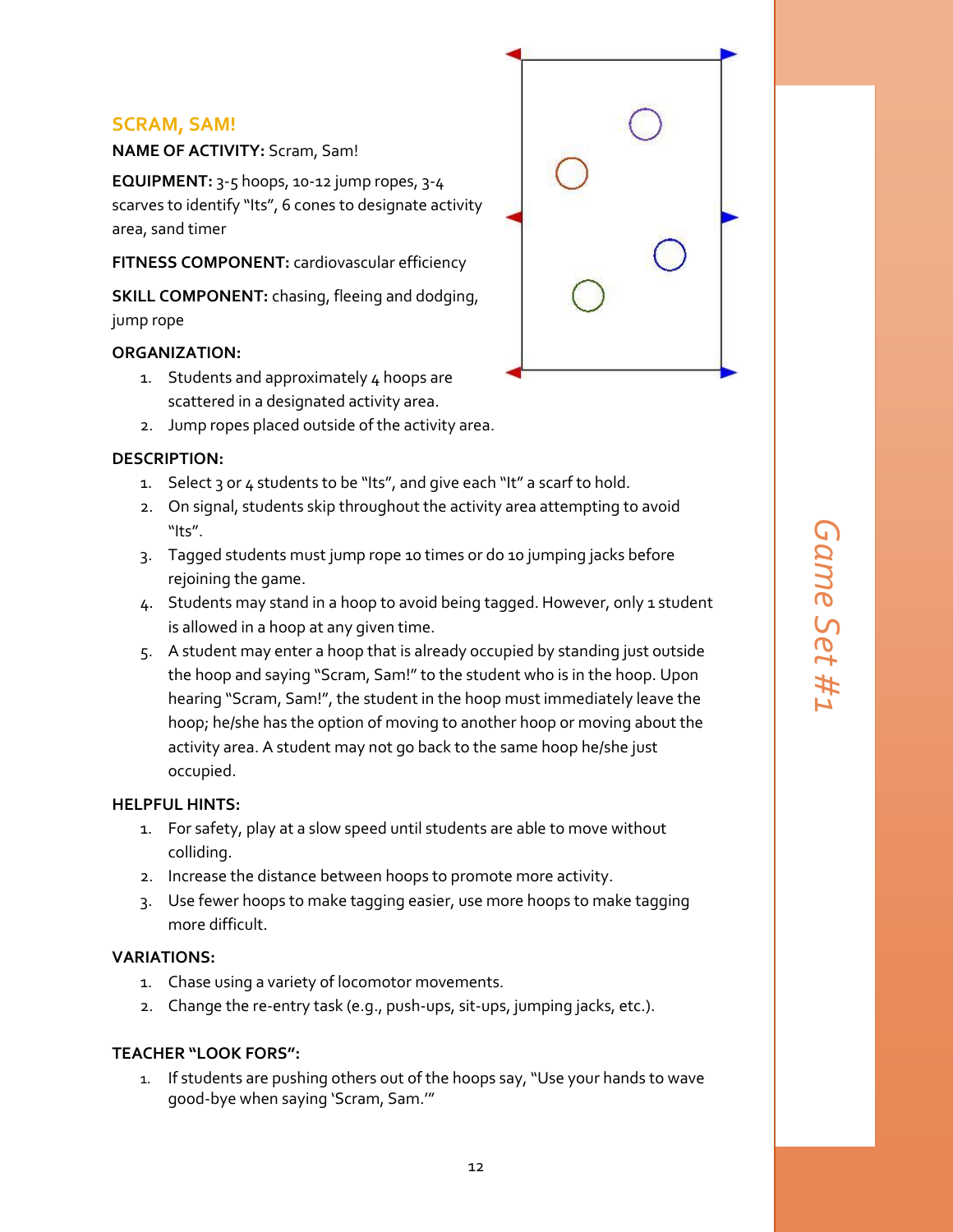#### **TAIL TAG**

**NAME OF ACTIVITY:** Tail Tag

**EQUIPMENT:** 1 scarf per student, cones to designate activity area, sand timer

**FITNESS COMPONENT:** cardiovascular efficiency, muscular strength and endurance

**SKILL COMPONENT:** chasing, fleeing and dodging

#### **ORGANIZATION:**

1. Students are scattered in a designated activity area, each with a scarf

#### **DESCRIPTION:**

- 1. Students tuck a small portion of their tail (scarf) into the side of their pants. Shirt tails should be tucked in.
- 2. On signal, students skip through the activity area attempting to pull the tails of other players.
- 3. Players are **NOT** allowed to:
	- a. Hold on to their own tail.
	- b. Fall down, dive, sit on, tuck or tie their tail.
	- c. Contact others while pulling tails or prevent their own tail from being pulled.
	- d. Pull tails if their tail is missing.
- 4. Students who pull a tail must say "(Name), I got your tail!" and immediately give the tail back to the student.
- 5. Players who lose their tails must take their tail and go outside the activity area to do 5 push-ups or sit-ups, or 10 jumping jacks before tucking their tail back in and returning to the game.
- 6. Stop and reset the game after 1 minute; change the re-entry task often.

#### **HELPFUL HINTS:**

1. For safety, start playing at a low speed (e.g., walking or skipping) until students are able to move without colliding.

#### **VARIATIONS:**

- 1. Play using a variety of locomotor movements.
- 2. Change the re-entry task for players who have lost their tail (e.g., jump rope, hula hoop, jumping jacks).

#### **TEACHER "LOOK FORS":**

1. If students are breaking any of the rules ask, "\_\_\_\_\_, are you allowed to  $\_$  in this game?"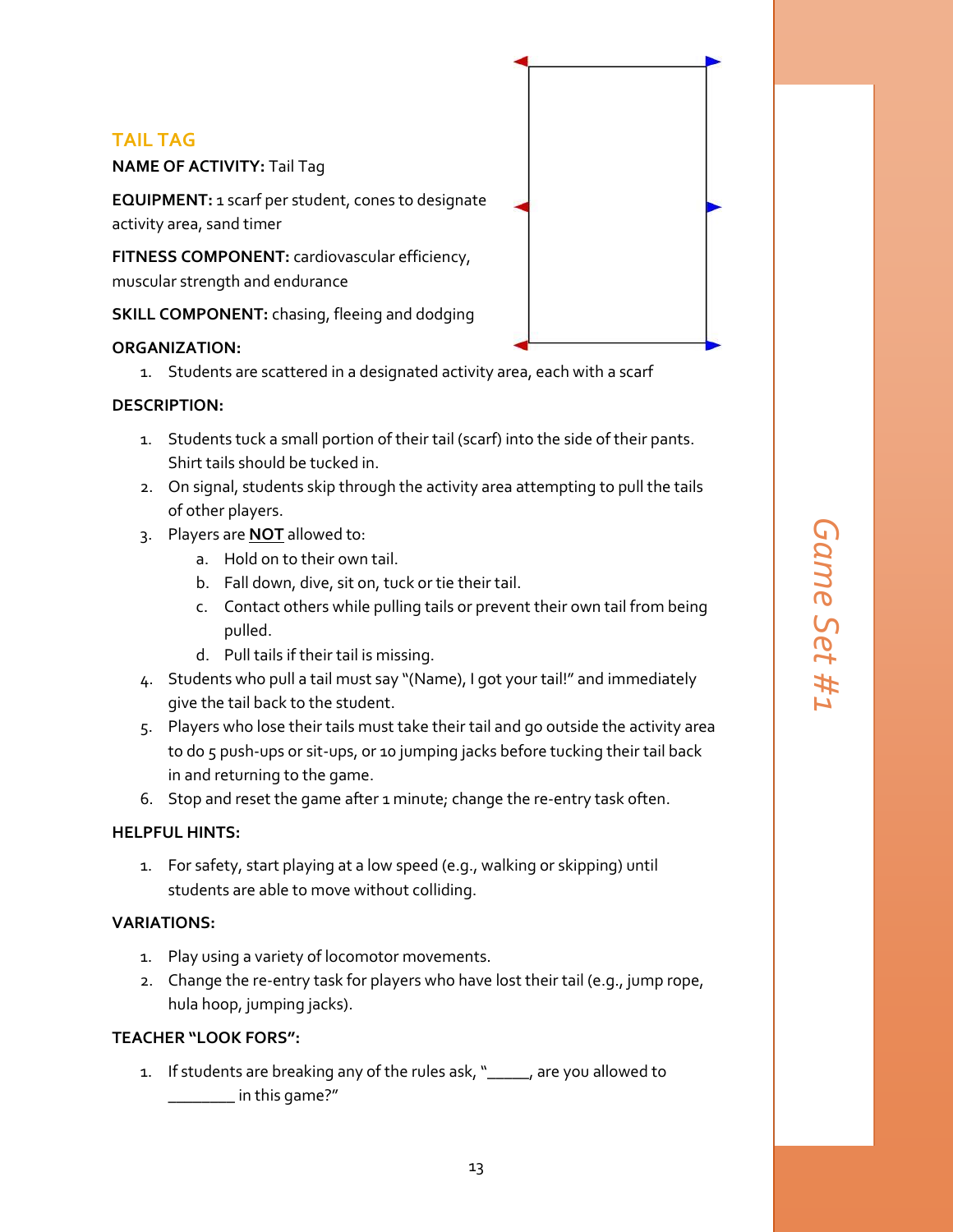- 2. If tails are being thrown on the ground in the playing area, remind the Game Captain to have students give the tails back to the person they took it from.
- 3. If students are grabbing clothing as they pull a tail ask, "\_\_\_\_\_\_\_\_, what are you allowed to touch when you are pulling a tail?"
- 4. If students are running into one anther during the game, **stop the game** and say, "Game Captain, I have seen several students running into one another. Can you remind us about the safety rules for this game?"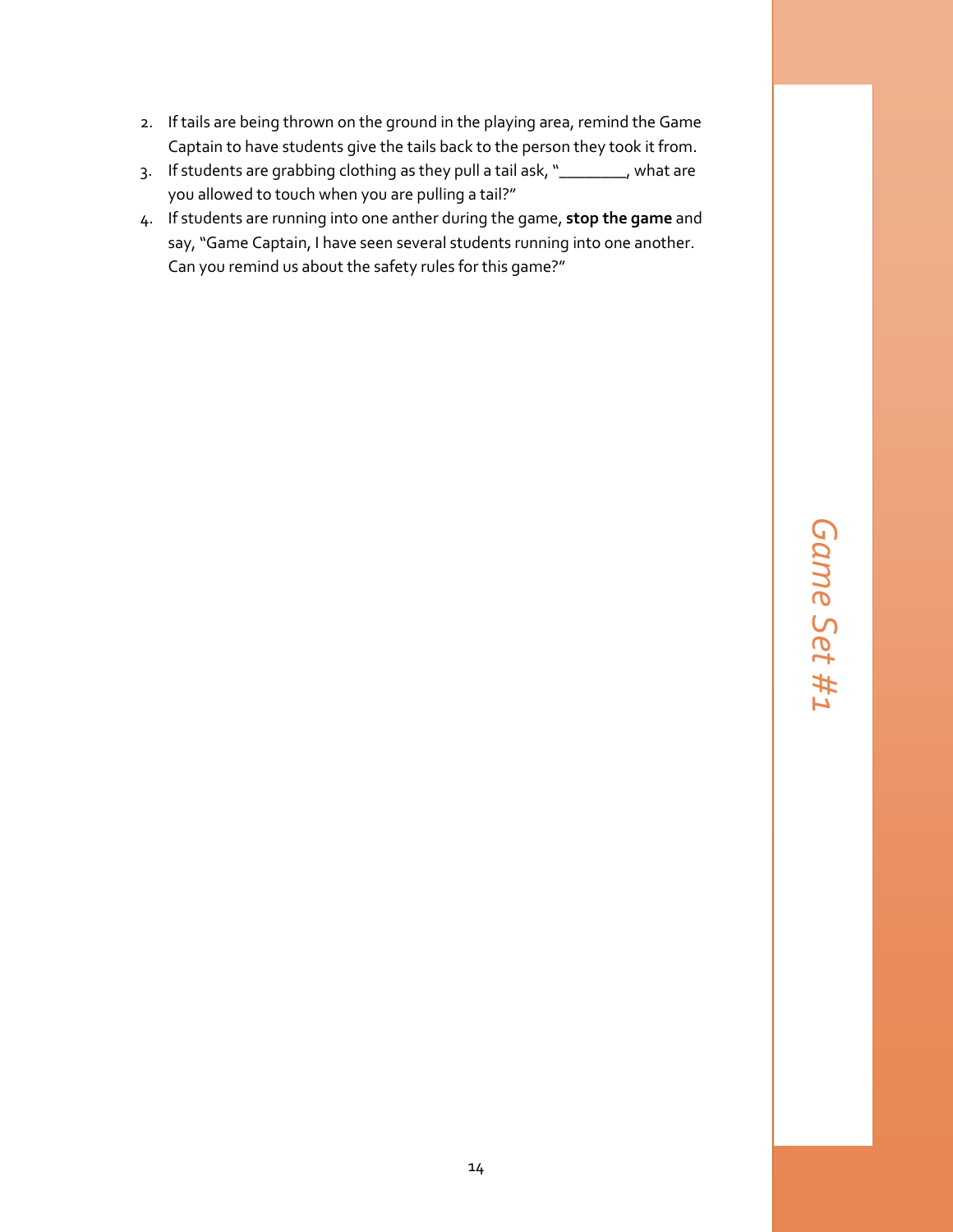#### **TOPSY TURVY**

**NAME OF ACTIVITY:** Topsy Turvy

**EQUIPMENT:** 15-20 cones, sand timer

**FITNESS COMPONENT:** cardiovascular efficiency, muscular strength and endurance

**SKILL COMPONENT: traveling** 

#### **ORGANIZATION:**

1. Cones are scattered throughout the activity area.

#### **DESCRIPTION:**

- 1. Divide the class into two groups. Designate one group as "Topsy" and the other "Turvy".
- 2. On signal, all students begin moving throughout the activity area. Turvy group moves around gently knocking over the cones, while the Topsy group simultaneously moves through the area setting the cones back upright.
- 3. Stop after 1 minute. Have students count how many cones are upright (Topsy) and how many are knocked down (Turvy).
- 4. Switch roles after 2-3 minutes.

#### **HELPFUL HINTS:**

- 1. For safety, students should stay on their feet as they do their jobs and keep their heads up. No sliding on the ground.
- 2. Consider having the students knock over or set the cones upright using both hands.

#### **VARIATIONS:**

- 1. Challenge the students to use different locomotor movements from cone to cone.
- 2. Use muscular strength exercises to travel (bear walk, crab walk, lame puppy walk, etc.).
- 3. Instead of "Topsy" and "Turvy" designate the teams as "Lumberjacks" and "Environmentalists" (lumberjacks knock the cones over and the environmentalists set them back upright.

#### **TEACHER "LOOK FORS":**

1. There is no "cone guarding". If students are guarding the cones that they just knocked down or set up, say, "Keep moving, everyone should keep moving." If students are kicking the cones ask, "What part of your body should you be using to put the cones down? What part of your body should you be using to set the cones up?"

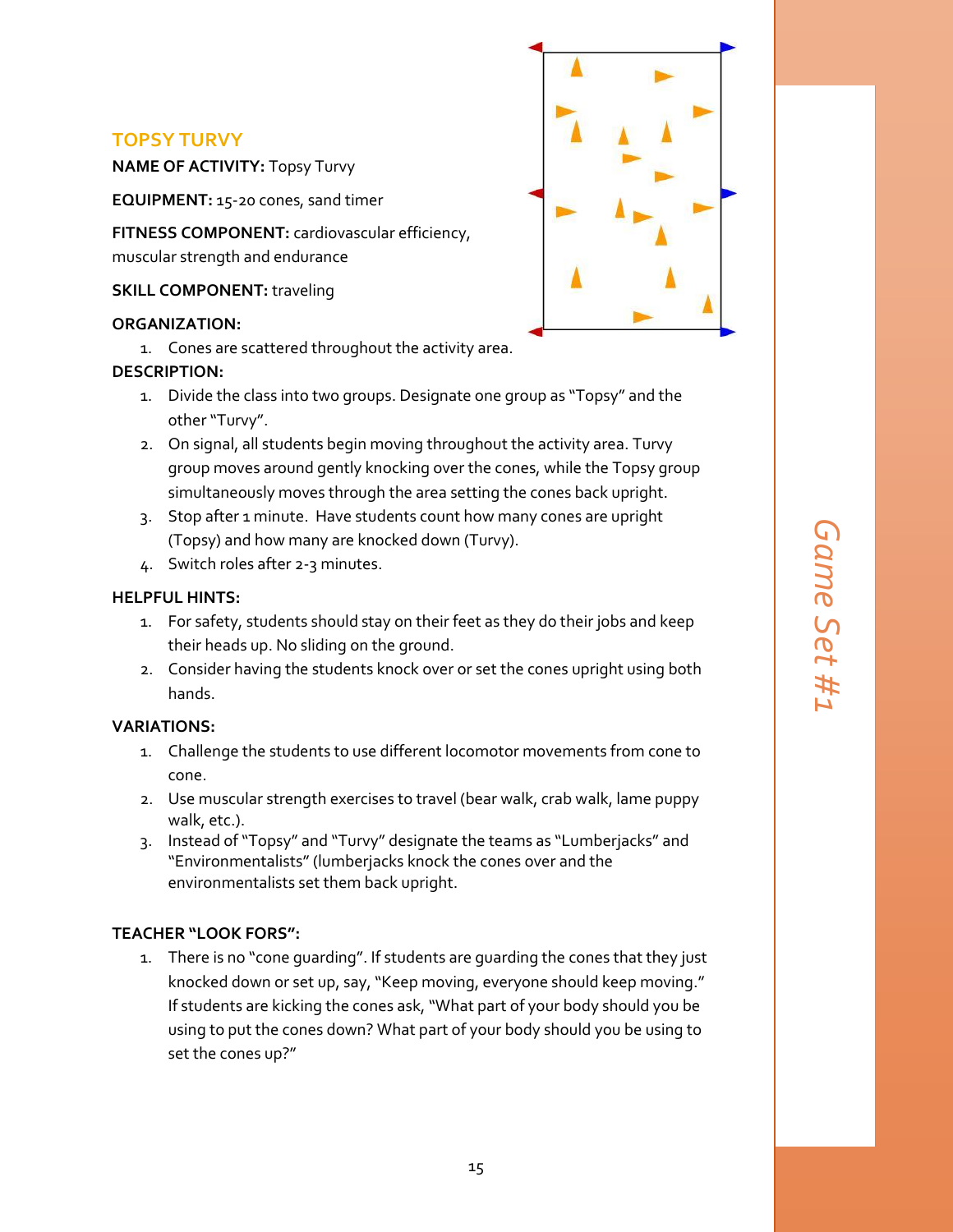#### **Dogs and Ducks**

#### **DOGS AND DUCKS**

**EQUIPMENT:** 6 cones to designate activity area

**SKILL CONCEPTS:** cardiovascular efficiency, chasing, fleeing and dodging, traveling

#### **SET UP:**

- 1. Designate an activity area
- 2. Divide the class into 2 teams, "Dogs" and "Ducks"
- 3. The 2 teams face each other about  $4$  feet apart at the center of the activity area
- 4. The goal lines are parallel behind each team about 20 yards away

#### **ACTIVITY DESCRIPTION:**

- 1. Leader calls out either "Dogs" or "Ducks" using a d.d.d.d… sound at the start of either word to mask it. If "Dogs" is called, then the Dogs chase and tag as many Ducks as possible before they can reach their end line.
- 2. If players get tagged before reaching their end line, they join the other team and help tag their former team members.
- 3. Begin a new round immediately by calling, "Are You Ready?".
- 4. The team that has the most players when the game ends is the winner.

#### **HELPFUL HINTS:**

- 1. Call directions quickly. Encourage students to line up quickly.
- 2. Increase the size of the activity area as students become fit.
- 3. Encourage players to tag gently.

#### **VARIATIONS:**

- 1. Have the opposing teams stand back to back the beginning of the game.
- 2. Divide the group into partners and play 1 on 1. Change partners often.

- 1. If students are pushing as they tag ask, "\_\_\_\_\_\_\_\_, what part of the body are you supposed to be tagging"?
- 2. If students are having trouble remembering which way to run, have all team members call out who should be chasing and who should be running.

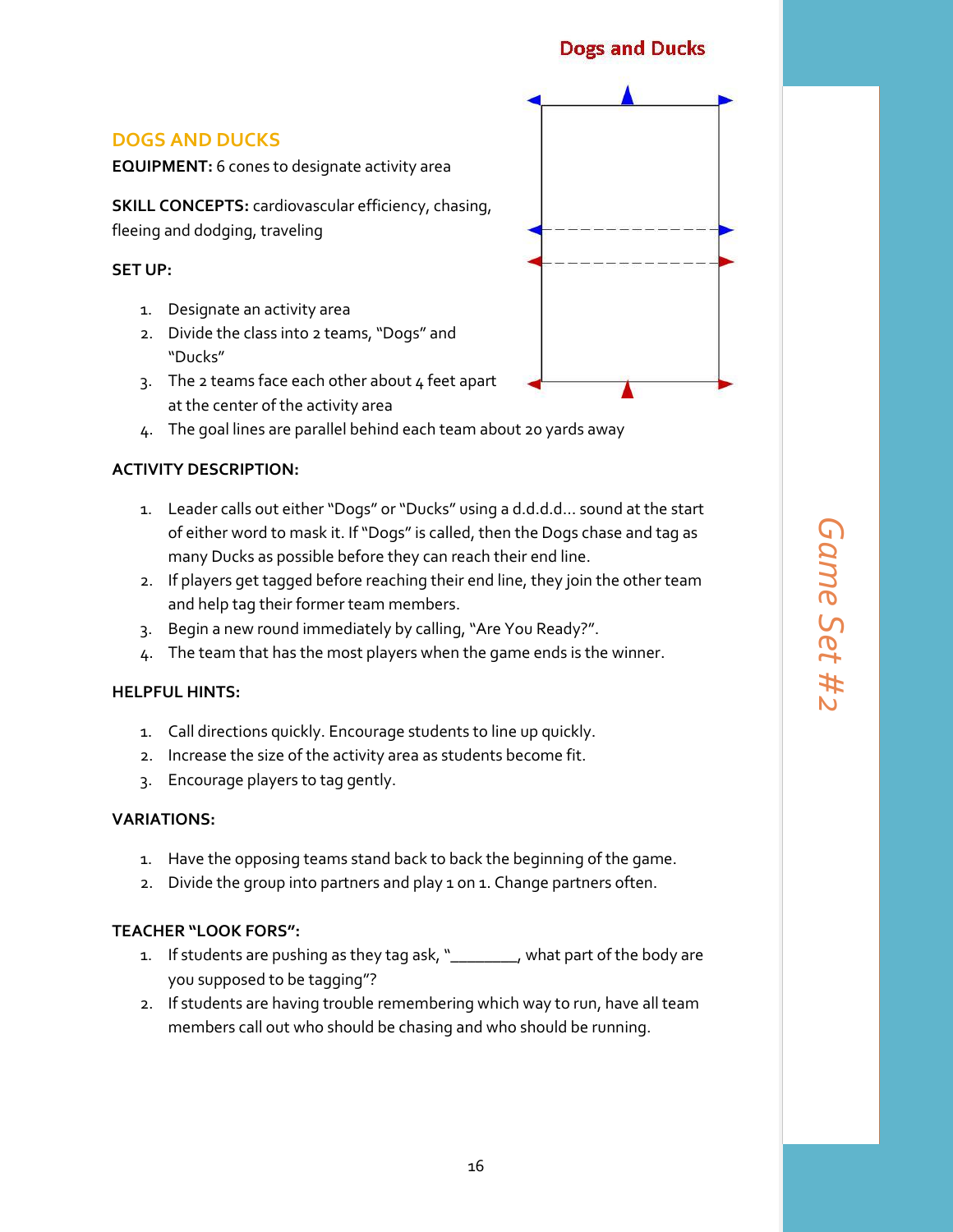#### **Indy 500**

#### **INDY 500**

**EQUIPMENT:** 15-20 cones (or poly spots), 10-12 jump ropes, 1 plastic hoop per pair (optional)

**SKILL CONCEPTS:** cardiovascular efficiency, muscular strength, flexibility, traveling, jumping and landing

#### **SET UP:**

1. Place cones 3-5 yards apart in the shape of a race track. Designate the direction (clockwise or counterclockwise) students will move around the track.



- 2. Students work in pairs; designate a  $#1$  and a  $#2$  in each pair.
- 3. Determine 3 jump rope tasks students will perform when they are not running the track.

#### **ACTIVITY DESCRIPTION:**

- 1. Instruct #1s to run one lap around the race track.
- 2. At the same time, #2s perform the first jump rope task inside the "pit area" until their partners return.
- 3. Upon completing their lap, #1s tag their partner and exchange places (#2s run while  $\#$ 1s perform the 1st task).
- 4. Continue until both partners have finished all 3 jump rope tasks. Have pairs that finish move to the "pit area" and do cool-down stretches.

#### **HELPFUL HINTS:**

- 1. Praise safe movement, stress proper pace, and discourage racing.
- 2. The PE teacher on your campus has jump rope task cards that can be used for this activity.

#### **VARIATIONS:**

1. Change the "pit area" task (e.g., hoop activities, muscular strength exercises, specific sports skills, etc.).

#### **TEACHER "LOOK FORS":**

1. Remind students to stay in their area as they are moving or exercising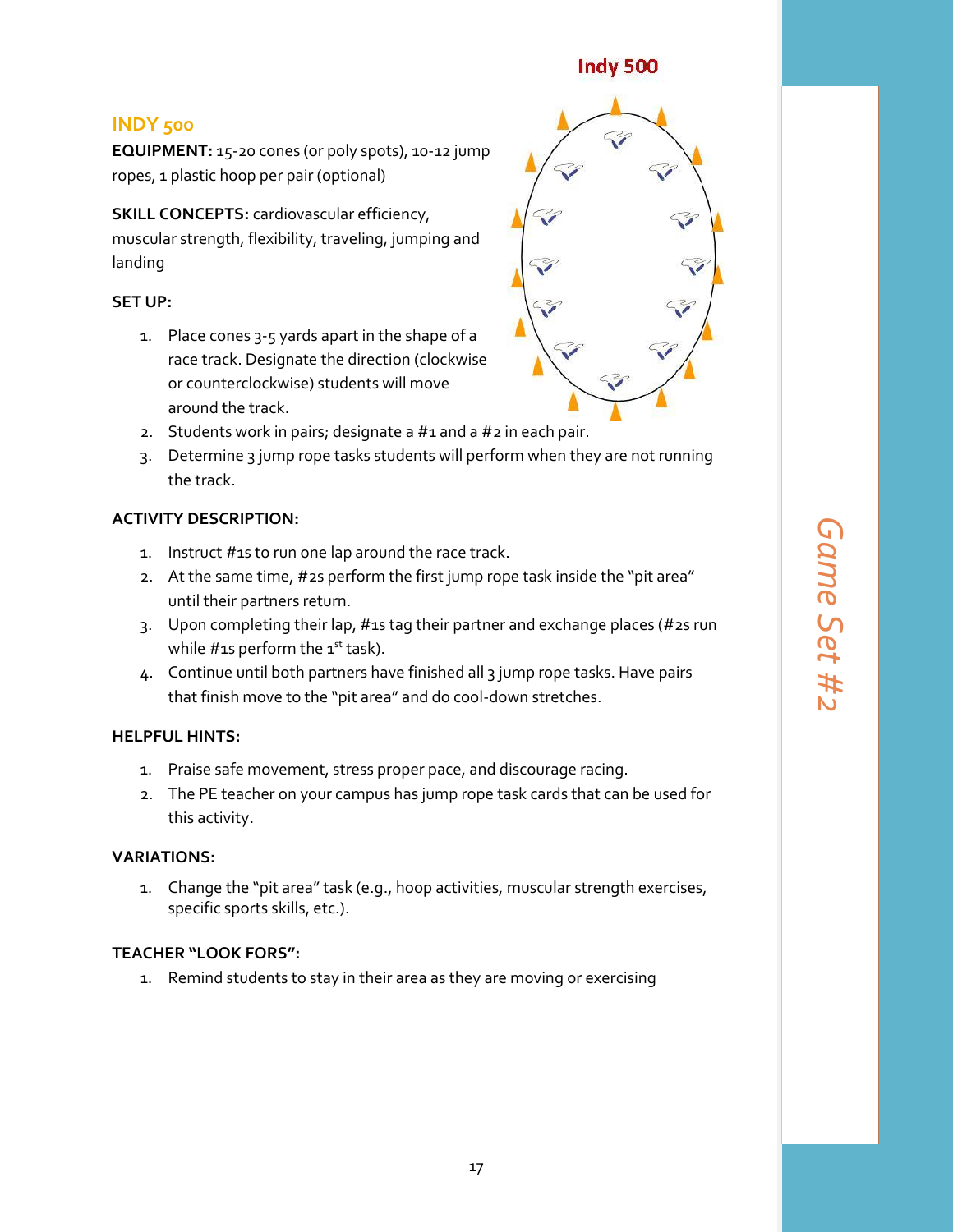#### **Rainbow Fitness**

#### **RAINBOW FITNESS**

**EQUIPMENT:** 4 different colored yarn balls, 6 cones to designate activity area, sand timer

**SKILL CONCEPTS: cardiovascular efficiency, muscular** strength, flexibility, traveling, chasing, fleeing and dodging

#### **SET UP:**

- 1. Students are scattered in a designated activity area.
- 2. Identify 4 students to be "its", each with a different colored soft object.
- 3. Assign a fitness component/exercise to go with each color (i.e., red object-10 push-ups, blue-jog in place for 10 counts, green-stretch for 10 counts, yellow-10 jumping jacks).

#### **ACTIVITY DESCRIPTION:**

- 1. On signal, students move (skip, jog, or gallop) around the activity area.
- 2. "Its" try to tag others. All tagging objects should be held and NOT thrown.
- 3. When students are tagged, they first note the color of the object they were tagged with, and then move to the perimeter of the activity area to perform the corresponding fitness activity/exercise.
- 4. Upon completion of the assigned task, tagged students rejoin the game.

#### **HELPFUL HINTS:**

- 1. Encourage students to move with "body control."
- 2. To help students remember the corresponding color exercise, ask "its" to say their assigned exercise out loud when they tag a student.
- 3. Change "its" every 1 minute.

#### **VARIATIONS:**

1. Designate tagging colors to correspond with fitness components (redmuscular strength, blue- cardiovascular efficiency, yellow- flexibility, greenstudent choice). Challenge students when tagged to think of and perform an exercise of their choice which corresponds to the respective fitness component.

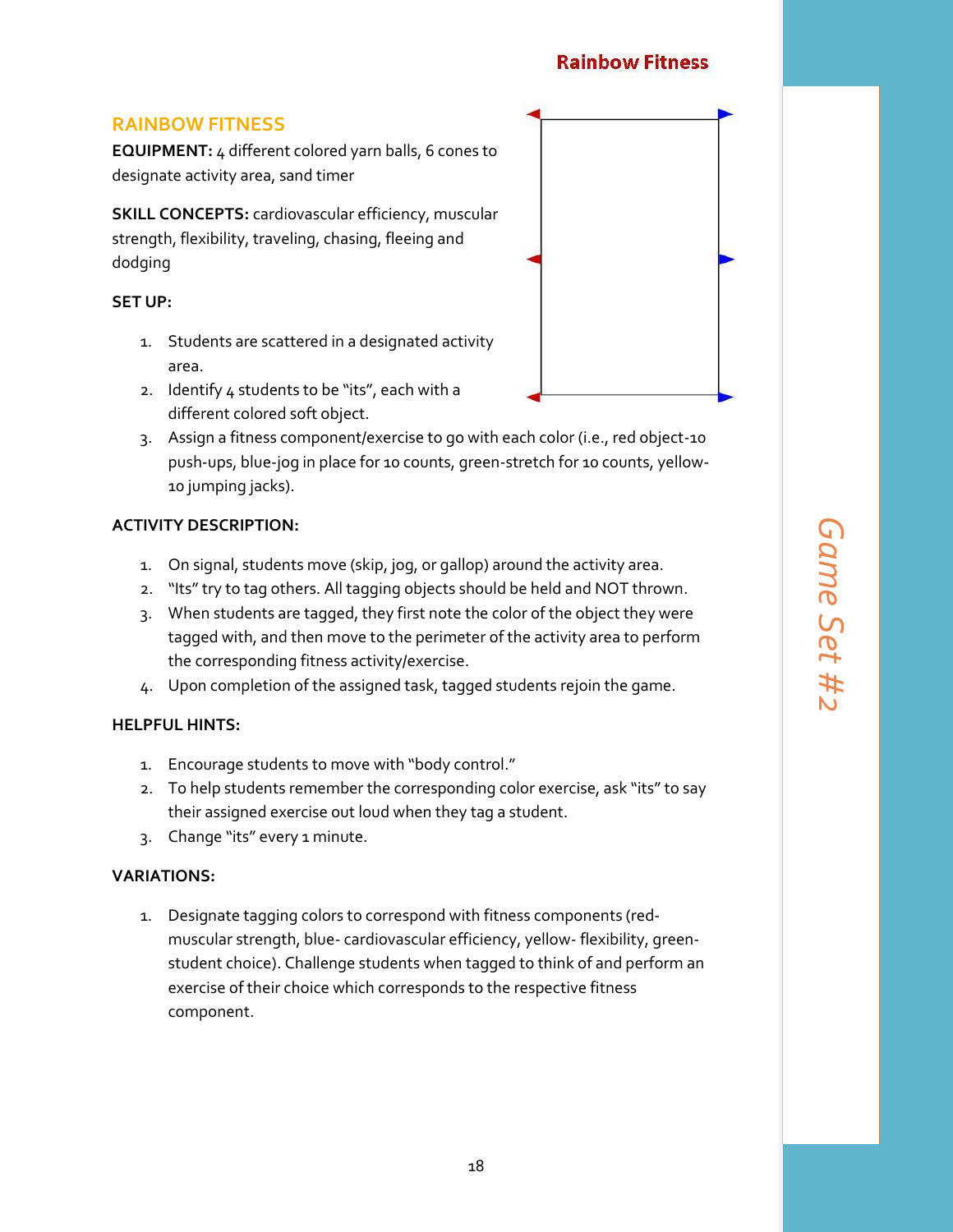- 1. If students are breaking any of the rules ask, "\_\_\_\_\_, are you allowed to \_\_\_\_\_\_\_\_ in this game?"
- 2. If balls are being thrown at players, remind the students to only tag with the yarn balls.
- 3. If students are pushing as they tag ask, "\_\_\_\_\_\_\_\_, what part of the body are you supposed to be tagging"
- 4. If students are running into one anther during the game, **stop the game** and say, "I have seen several students running into one another. Can someone remind us about the safety rules for this game?"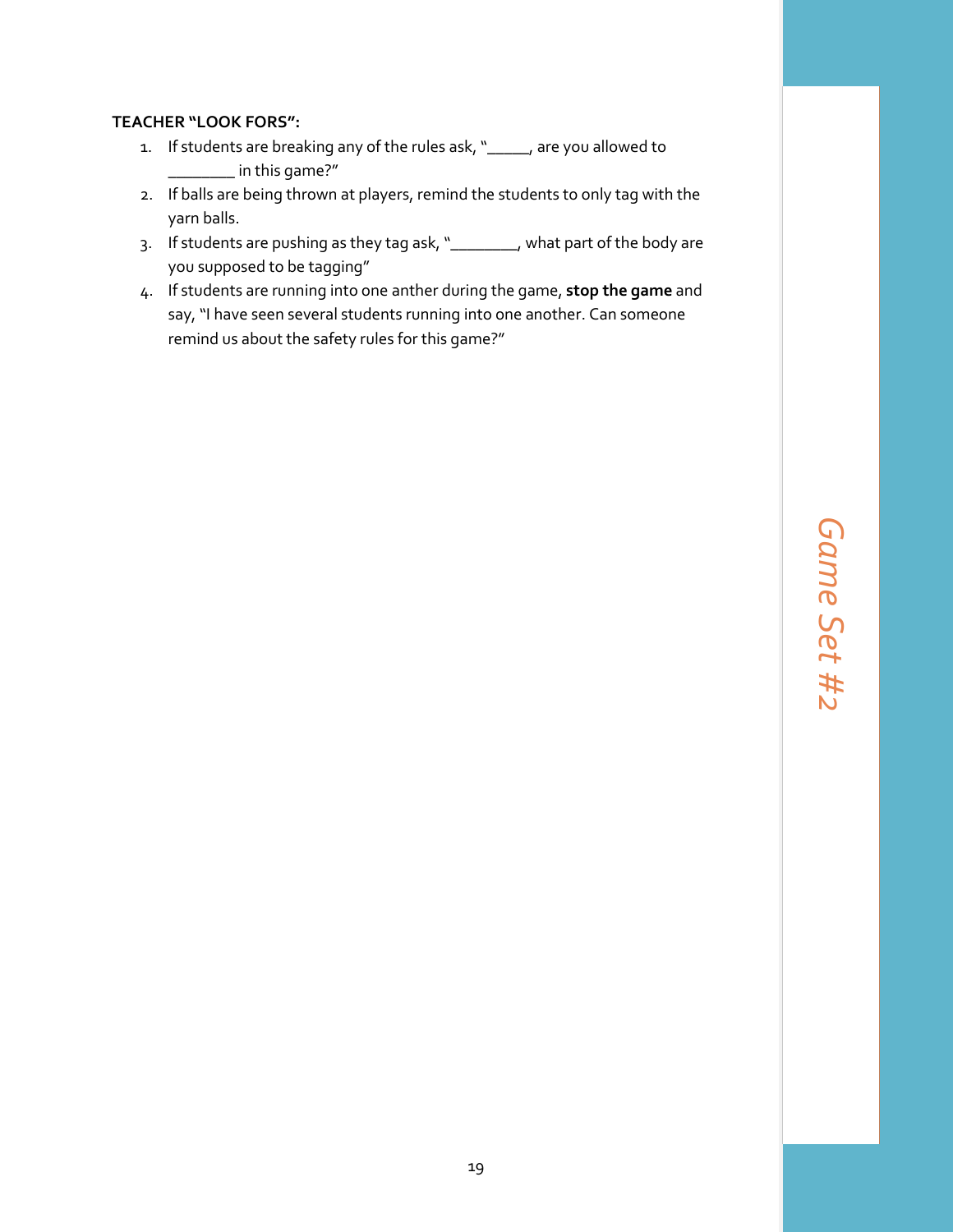#### **Team Rock-Paper-Scissors**

#### **TEAM ROCK/PAPER/SCISSORS**

**EQUIPMENT:** 6 cones to designate activity area,

**SKILL CONCEPTS:** cardiovascular efficiency, chasing, fleeing

#### **SET UP:**

- 1. Students are separated into two teams.
- 2. Teams line up on either side of the mid court line in the gym, a yard- line on an athletic field, or any designated line that divides the playing area into two equal parts.



3. Position a line of cones at a predetermined distance behind each line (baseline in the gym, goal line on a football field). This is the team's safe zone.

#### **ACTIVITY DESCRIPTION:**

- 1. Each team will group together in their safe zone and decide on one sign to show the other team. Signs are either "rock" (a closed fist), "paper" (an open hand, palm down), or "scissors' (index finger and middle finger held in the sign for victory, palm down).
- 2. Both teams then line up at the mid line. The teacher will call out loudly, "One, two, three, show!" while pounding his/her right fist into the left palm.
- 3. Members of each team will follow the count of the teacher by pounding their right hands into their left palm at waist level. On "show", they will show their team's sign with the right hand in the left palm.
- 4. Students on the "winning" team then try to tag as many members of the other team as quickly as possible before they can turn and run to their safe zone. Winners and non winners are determined by:

| crushes | Scissors |
|---------|----------|
| cut     | Paper    |
| covers  | Rock     |
|         |          |

- 5. If a non winning player is tagged, he/she becomes a member of the winning team.
- 6. The game continues until one team eliminates the other.

#### **HELPFUL HINTS:**

- 1. Remind students to tag on the arm between the shoulder and elbow and not push when tagging.
- 2. "Move with body control." "Look where you are moving."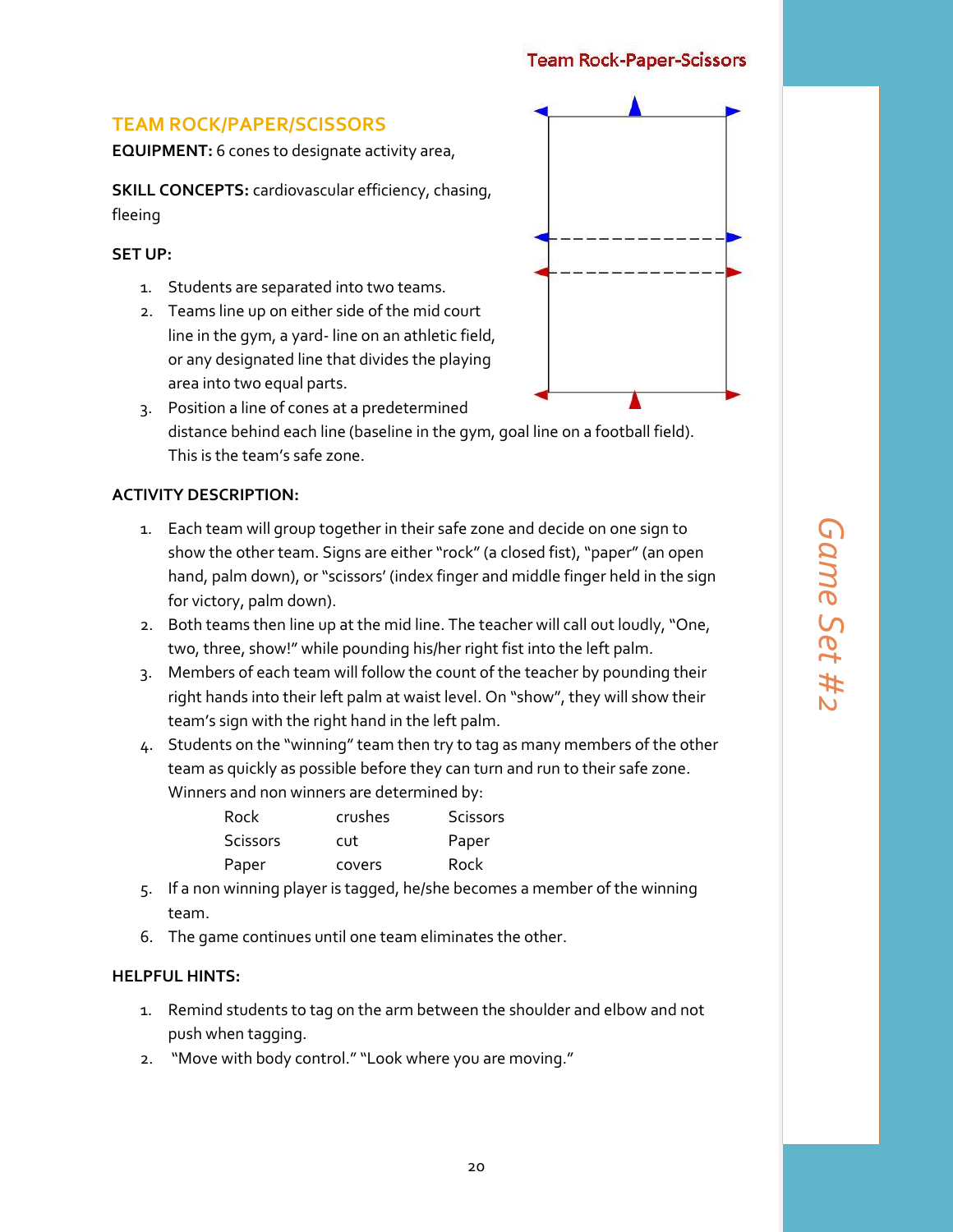#### **VARIATIONS:**

- 1. Vary the distance of the safe zone from the mid-line. The longer the distance, the more often the unskilled students are able to escape a tag.
- 2. Divide the group into partners and play 1 on 1. Change partners often.

- 1. If students are pushing as they tag ask, "\_\_\_\_\_\_\_\_, what part of the body are you supposed to be tagging"
- 2. If students are complaining of another team member "cheating", remind them of the Keys for Success, "I will be a good sport".
- 3. If students are having trouble remembering which way to run, have all team members call out who should be chasing and who should be running.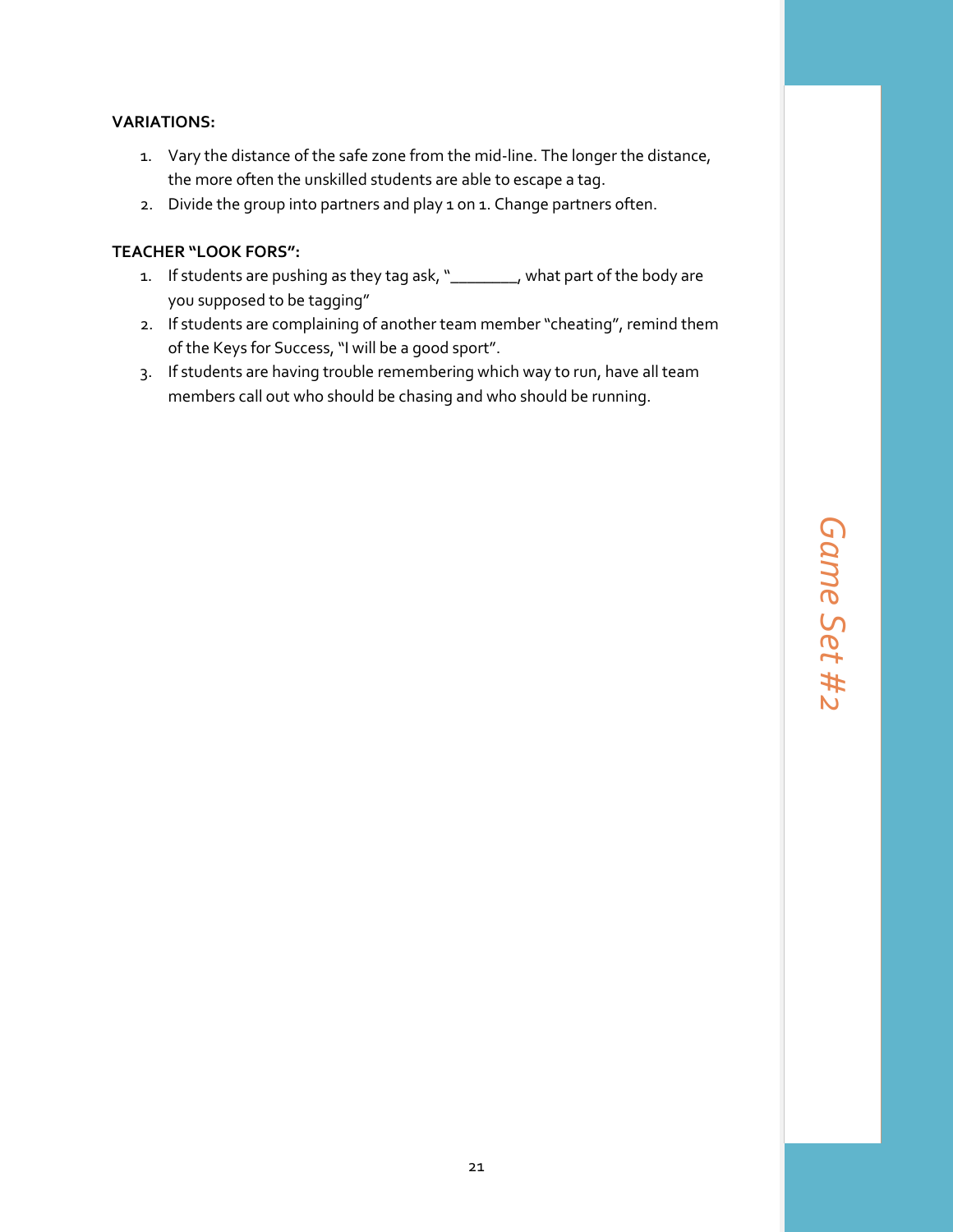#### **Treasure Hunt**

#### **TREASURE HUNT**

**EQUIPMENT:** 6 cones to designate activity area, 1 small object to be the "treasure" (bean, cotton ball), 4-5 scarves to identify "its"

**SKILL CONCEPTS:** cardiovascular efficiency, spatial awareness (directions, pathways), relationships (with people), traveling, chasing, fleeing and dodging

#### **SET UP:**

- 1. Designate the activity area.
- 2. Designate a separate task area for the tagged Treasure players.
- 3. Designate 4-5 students to be "its".

#### **ACTIVITY DESCRIPTION:**

- 1. Students from the Treasure Team huddle in the center of the playing area and select a player to hide the Treasure (bean) in his/her fist so it cannot be seen.
- 2. Other members of the team make a fist so that the "its" cannot tell who has the object.
- 3. The "its" jog around the perimeter of the square.
- 4. On the signal, "its" enter the square and try to tag the students in the activity area.
- 5. If a player is tagged, he/she must go to the task area and perform a predetermined re-entry task before returning to the activity area.
- 6. After 1 minute, the time keeper gives the "stop" signal; all the students freeze.
- 7. If the player with the treasure is in the activity area when the freeze signal is given, the Treasure Team wins that round. If the player with the treasure is in or on the way to the task area, the "its" win the round.
- 8. Change the "its" and the treasure holder after each round. Change the reentry tasks often.

#### **HELPFUL HINTS:**

- 1. Start with the students walking and progress to faster locomotor movements.
- 2. Remind students to keep their hands in a fist so that the "its" cannot tell who has the treasure.
- 3. Encourage players to tag on the arm between the shoulder and elbow.